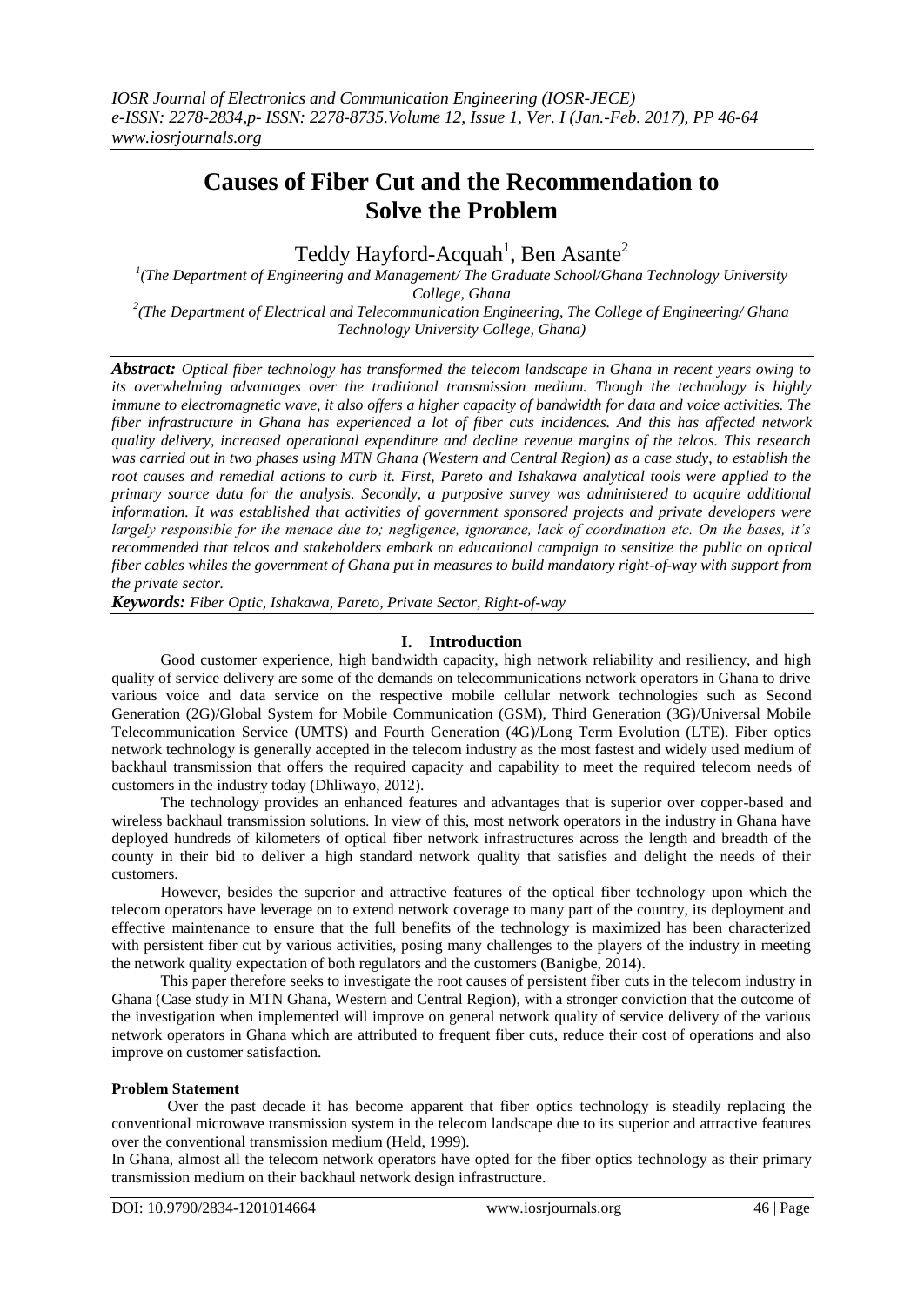In spite of its superior and attractive features which fiber optics technology have over the conventional transmission technique, the industry has been faced with a number of challenges both in the deployment as well as maintenance of the infrastructure. Persistent fiber cut has been the most significant challenging issue to deal with by the telecom companies in the industry in Ghana today. The fiber cut is having a tremendous negative effect on quality of services delivery and customers experience (Domfeh, 2012).

Besides these, other mandatory key performance indicators (KPI) relative to industrial standards set by the regulator; such as availability, reliability, call set-up success rate (CSSR), call congestion rate, drops call rate (DCR) as well as subscriber connectivity for both voice and data are significantly impacted due to frequent fiber cut phenomenon.

This paper therefore seeks to investigate and ascertain the root cause(s) of frequent fiber cut and suggest recommendation for optimization to curb the situation.

## **Objective**

The main aim of this paper study is to,

- investigate and establish the root causes of the fiber cut in the telecommunication (telecom) industry in Ghana
- recommend possible mitigation measures to curb the menace.

# **II. Methodology**

- Studied the relevant literature material available on the topic.
- Consulted respective telecom operators in Ghana for information on fiber optics network design.
- Obtained data on fiber cut from telecom companies (ie MTN Ghana)
- Issued questionnaire to solicit information on the topic from telecom companies.
- Applied the Pareto and Ishakawa models to ascertain the most significant cause of the fiber cut.

#### **Scope of Work**

This work is limited to investigating, establishing the root causes and the main factors accounting for frequent fiber cut menace and making recommendation to curb the occurrence of the phenomenon.

#### **Justification**

The recommendations of this paper when implemented will improve network quality of service delivery in the telecom industry in Ghana in terms of high network availability, reduction in call drop rate, increase in call set-up success rate, decrease in congestion on both voice and data services which in effect improve customer satisfaction

## **III. Literature Review**

#### **Introduction**

Ezeh et al (2013) defines optical fiber communication as a method and a mode of transmitting information from one place to another by sending pulses of light through an optical fiber. It's principle of operation is based on the refraction of light, thus, it transmits data at the speed of light. Generally, Fiber optics cable is a medium for carrying information from one point to another in the form of light. Unlike the copper form of transmission, fiber optics is not electrical in nature. A basic fiber optic system consists of a transmitting device that converts an electrical signal into a light signal, an optical fiber cable than carries the light, and a receiver that accepts the light signal and converts it back into an electrical signal (Massa, 2000).

According to Marcus (2012), data or voice signals is transmitted on the optical cable in the form of light will continues to travel in a straight line in a homogeneous media until it hits or encounters an object or an obstruction where it will either be absorbed, reflected or refracted.

And according to Crawford (1993), Fiber optics cable, whose size often less than one inch in diameter, routinely carry tens of thousands of telephone calls over glass strands slightly more thicker than a human hair. He further emphasized that the optical fiber technology has become an integral part of the operational system of many other sectors of our economy, such that when the infrastructure is damaged or its fails as a result of cut on the physical layer vital communication links to airline industry (e.g. airport), health service (e.g. emergency services), power industry (e.g. nuclear power facility), banking industry (e.g. mobile financial services) etc. are interrupted.

Therefore, optical fiber network infrastructure in the information and communication industry could refer to the optical cable and complementary network element which are deployed or installed to connect two or more nodes and/or hub sites, over which voice and/or data traffic or signals in the form of light is transmitted from one point to the other. The interconnection of these sites with the optical cable within a given area(s),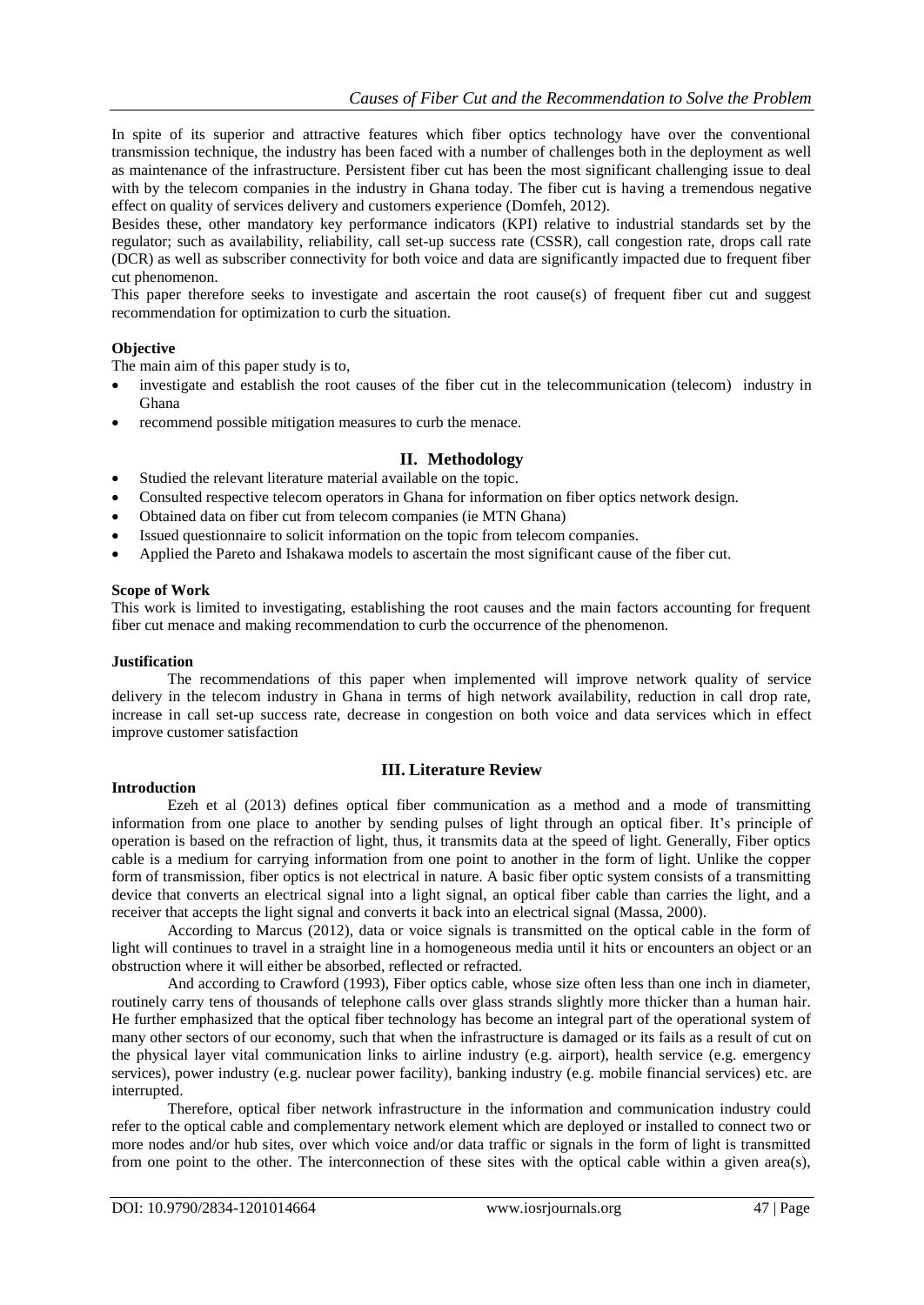town(s), across cities, region(s), countries and continent(s) in the form of ring, star or bus topology, aggregate to form the optical fiber network infrastructure.

# **OPTICAL FIBER NETWORK INFRASTRUCTURE IMPLEMENTATION METHODS**

According to Massa (2000), in general, fiber optic cable can be deployed or implemented using three method or technique relative to the environmental condition.

## **1) Arial or Overhead Installation**

This form of installation required that optical fiber cables is strung from telephone lines. According to Johnson (2009) these installation methods of optical aerial cable include the normal practices for both self-supporting cables (all dielectric or including a metallic element) and lashed cables (e.g. attached to a pre-installed tension strand).

### **2) Underground Optical Cable Installation**

This form of installation required that the optical fiber cables are buried in the earth with or without duct according to the right specification. The two most common ways in which underground optical cable can be deployed are either direct burial or indirect burial.

#### *Direct Burial Installation*

This method of deployment are the most common for long cross-country optical network infrastructure. The cables plowed in or buried in trench directly. The optical fiber cable type often used are steel armored. The advantages of the direct buried is that it can be deployed very quickly. It is also required that best installation practices such as burying the cable at the right depth (ie should be less than 1.5m), placing warning taps or labels buried directly above the cable, proper backfilling must be done, deployment of market poles and observing of minimum bending radius and maximum rated cable load must be applied in accordance with installation best practice (Anon, 2013).

#### *Indirect Burial Installation*

In this type of deployment, ducts are used to protect the cable from harsh environmental condition, cables are placed in a conduits or sub-duct and buried below the earth surface, then a warning taps or labels are buried directly above the cable before final backfilling is done. It is required that the dag trench must be straight as possible. It is also required that best installation practices such as burring the cable at the right depth (ie should be less than 1.5m), proper backfilling must be done, deployment of market poles and observing of minimum bending radius and maximum rated cable load must be applied.

The advantages of this method of installation are;

- i. Easy future expansion. No need to dig again as spare duct can be deployed for future expansion.
- ii. Installation are easy when non-armored optical fiber are used
- iii. It is suitable for urban areas
- iv. It is less expensive.

However, a trenchless technology is applied in areas and environment where the traditional digging techniques is not suitable. For example when the optical cable needs to be deployed across a river and railway. For these situations a directional drilling machines can be used. Drilling is started directly from the surface using a fluid assisted directional drilling system (Johnson, 2009).

## **3) Submarine Installation**

In this method of installation the optical fiber cable are deployed underwater in deep sea, including transoceanic applications. It's the only long cross-continental method of deploying optical network infrastructure. Johnson (2009) cited in an international communication union manual that, optical fiber submarine cable systems are an important element of telecommunication networks because they allow the connection of terminal stations divided by a sea. These links can be of various lengths, starting from a few kilometers (for linking to islands just offshore) up to several thousands of kilometers (for linking different continents through the oceans).

## **Pre-Implementation Requirement**

#### *4) Right-Of-Way (ROW)*

Irrespective of the that facts that optical fiber technology is globally accepted as the way forward to address the high demand for transmission backhaul bandwidth capacity in the information and communication industry, could mean that any organization or telecom company could just "go to market" and commence implementation or installation of fiber optics infrastructure anywhere anyhow. The deployment of the infrastructure is regulated and requires that any organization or communication company with the intent to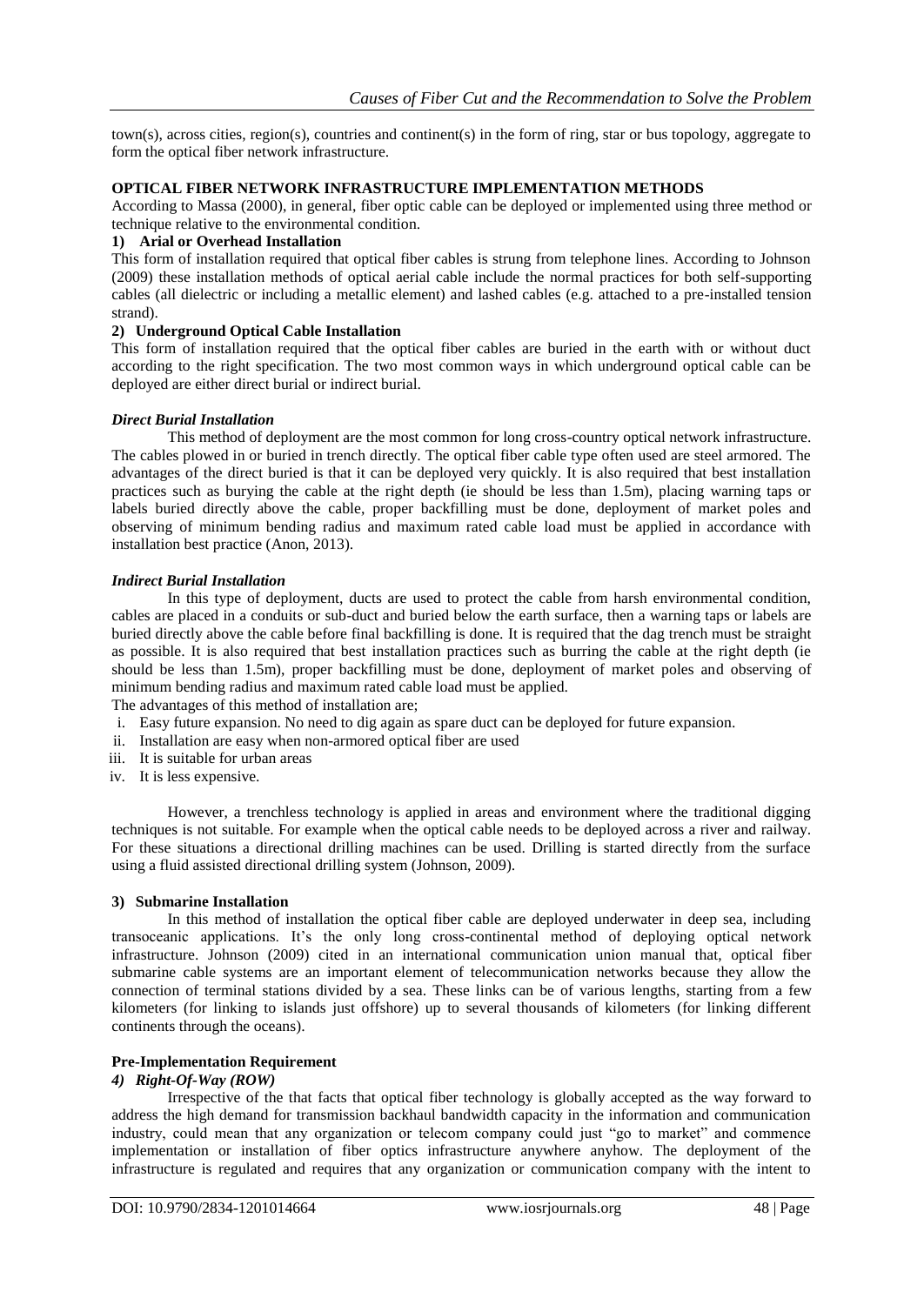deploy optical fiber infrastructure should secure permit from the right agencies and regulating bodies. The permit granted to deploy the optical fiber infrastructure in a specific given location(s) is what is referred to as Right-of-Way (ROW). Traditionally, a right of way provides the right to pass across the lands of another, usually in a strip, acquired for or devoted to building facilities such as roads, railroads, or utilities. Generally, ROW can be publicly or privately owned (Anon, 2008).

In Ghana, ROW is often and formally issued by the public agency (state agencies), and such state agencies includes;

i. Ghana Highway Authority. ii Department of Urban Roads. iii Metropolitan/Municipal/Districts Assemblies iv. Environmental Protection Agency

The permit obtained at a fee is a confirmation that, the proposed route per organizations engineering drawings to deploy the infrastructure is approved. Normally, the conditions for obtaining ROW for the various method or techniques differs. This paper shall discuss only ROW related to overhead and underground optical cable deployment.

In Ghana, Gyaase and Takyi, (2014) has suggested that government investment in these passive infrastructure make them more efficient because governments have access to majority of the rights-of-way, and lease them to the communication companies. Williams (2010) also share the same thought that investing into restructuring and redesigning and making the rights -of-way readily available to network developers at low cost should be the way forward in addressing most of the issues accountable for the frequent fiber cut.

## **FIBER CUT**

#### *Definition*

Grover (2004) and Hoffman (2002) defines an outage and an optical cable cut respectively as an event that arises from a failure that has actually occurred. And an incidents where a communication cable is damaged, effectively disrupting normal operations and typically requiring an emergency repair response. Hence, the phenomenon of fiber cut in the telecom industry can be described as an act of interrupting an active optical cable connected to network element resulting from specific activities which is/are carried out close to the location(s) where these optical cables are deployed.

The occurrence of this phenomenon often disrupt or causes network outages and the level of the impact of the network outage is dependent on the numbers of cut(s) and the location(s) of the cut in a given time.

Additionally, the effect of this menace in the telecom industry has significant effect on the network quality delivery (on both voice and data traffic) as well as the cost of operation and revenue margin.

## **IV. Fiber Cut Phenomenon**

Over the years many studies have been conducted into the occurrence of the fiber cut incident to establish the root causes accounting for the frequency of the cut, its impact on the network quality of service delivery and many others. Shake et al (1999) critically reviewed another dimension of the root cause of fiber cut in the optical fiber network infrastructure. The paper analyzed the phenomenon by assessing the vulnerability of the optical fiber network infrastructure to physical layer attack. Where physical layer according to the paper refers to the optical fiber cable layered either overhead or underground. In his argument, though he mentioned other factors that account for the fiber cut on the infrastructure that has been dig-up activities as well as constructional activities, his analysis was focused on attacks that attempts to deny or disrupt active service via the fiber cable. He expressed that it is an act of willful intent to destroy or cause damage to the optical infrastructure for the purpose of getting a reward be it an intrinsic or extrinsic.

Upon that bases a model was developed to address the vulnerability and survivability issues associated to fiber cut accounted for by attackers on the optical fiber network infrastructure. The model was propounded using a mathematically evaluated tool that can assess the degree of the impact on the various network topology to such attack.

Though the principle worked theoretically by simulation, using a MATLAB programmable algorithm to assess the physical and the topological vulnerability in high rated and wide area network. It's however unclear whether or not the same results (i.e., reducing the degree of network disruption, duration of outage and ease of attack) will be achieved when the concept or the model is applied to a real live network. Moreover, his discussion and analysis was limited in terms of historical data to demonstrate and justify why the trend is worrying in respect of frequency at which such incidences are occurring as well as the duration for the respective outages.

Ezeh et al (2013), conducted a related research in South-Eastern Nigeria to establish the severity index of the problem associated with the deployment of optical fiber network infrastructure. The objective of his research was to identify and statistically evaluate and appraise the main factors accounting for the root causes of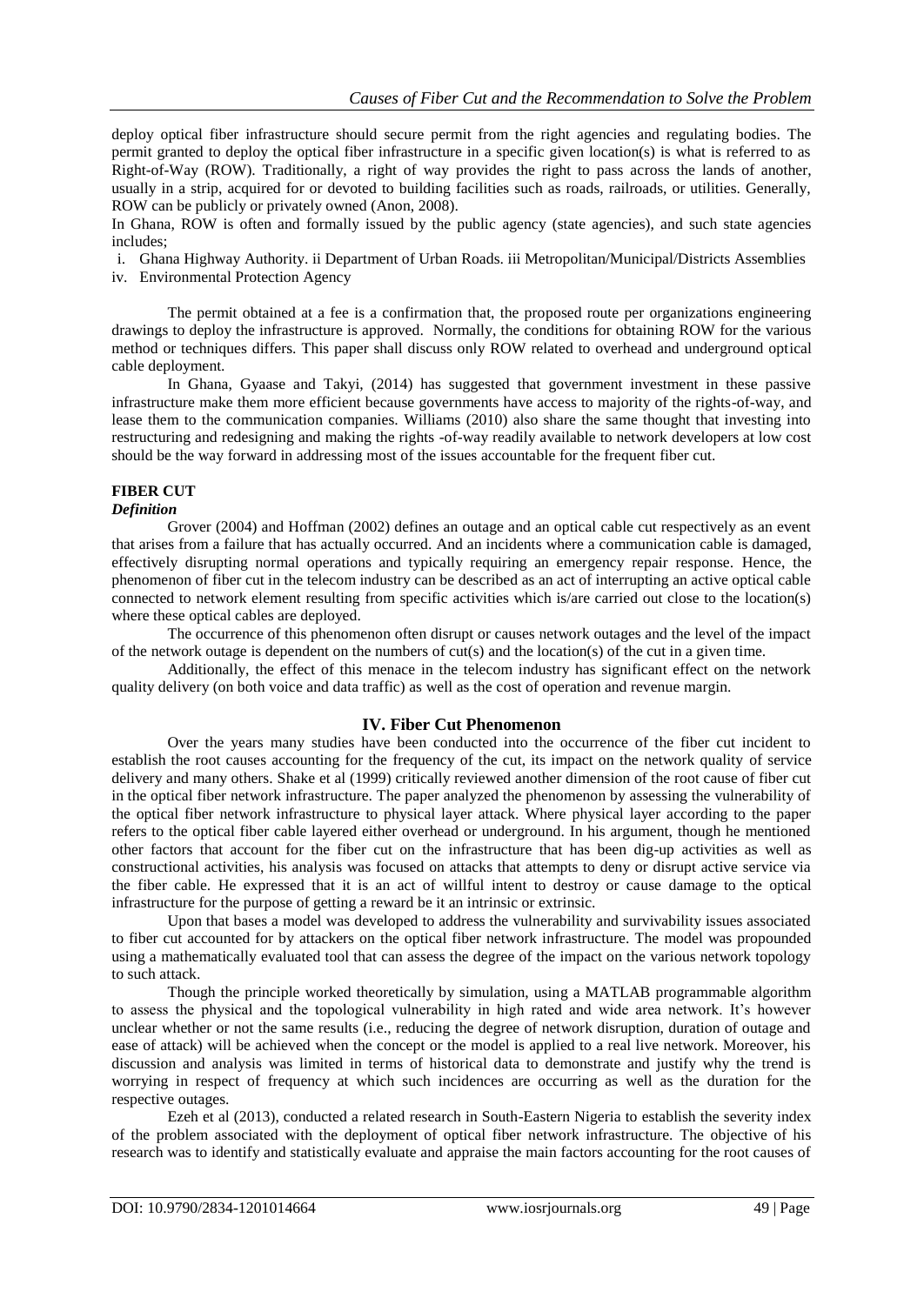fiber cut menaces on the optical communication infrastructure in Nigeria. His research analysis and evaluation led to the identification of 17 problems accounting for the root causes of the fiber cut.

In the root cause analysis, he further grouped the problem into four main category, namely; Governmental, Man-Made, Planning and Design related issue and Natural problems. The outcome of the research formulated on the bases of the data collected from questionnaire administered by 26 telecom operators and 23 Nigeria Communication Commission personnel. The information was then analyzed statistically to establish the severity index and the degree of ranking for each category of the problem identified.

Though his findings and conclusion were consistent and coincided they were more of reactive recommendation than proactive. However, this paper is of the view that all various institutions and organizations who are actors and key players in the acquisition and regulation of the ROW need to be well resourced and empowered in order to drive a common framework aimed at eliminating or reducing the occurrence of the incidence. This is important because once the infrastructure is deployed and made to carry traffic, any network outages or failure as a result of the fiber cut compromises national security. Finally, Crawford (1993) also conducted a similar research to ascertain the causes of optical fiber cable dig –up in the telecom industry and further recommended measures to cure or reduce the menace.

Crawford's investigation was centered on establishing the factors that responsible for frequent fiber optics cable failure caused by dig –up. In his approach, he set up a focused group to collect data on optical fiber cable failure for analysis from selected telecom companies, surveyed existing utility damage prevention legislation and held discussion with key representatives from damage prevention industry.

During the investigation he established that between 1990 and 1992, optical fiber cable failures was the single largest causes of network outages which affected over 50,000 customer for over 30 minute per each incident. Further analysis lead to the classification of the data analyzed to immediate causes and root causes.

The immediate causes are the direct causes accounting for the cable cut (e.g., dig-up). The general outcome of the entire investigation established weak laws as one of the primary reasons for the continuing cutting or damaging of the optical fiber cable. He said, this is because 40% of the total cable failure recorded happened in locations or areas with accurate cable location, proper temporal markers of sub-surface cable route (in order words proper prior notification were made to the excavator). On the other hand, 33% of the 60% attributed to fiber dig-up in the industry was the result of excavation activities by the government and private property owners.

In the final analysis, Crawford applied Pareto analysis tool to identify the most significant cause of the failure and on the bases of his finding made a significant and relevant recommendation that when implemented could go a long way to curb the optical fiber cut menace if not eliminated. However, he could have complemented the Pareto tool with Ishakawa tool which is an analytical tool used for identifying the causes and effect of a problem to make his conclusion more focused on the actual root causes of the contributing to the fiber cut menace in the jurisdiction under discussion.

# **V. Research Methodology**

# *B. RESEARCH APPROACH AND DESIGN*

**C.** The combination of qualitative and quantitative method or approach was adopted to this research because, the research aimed at identifying main factors and their corresponding root causes accounting for the frequent fiber cuts on the optical fiber network infrastructure and its associated impact in the telecom industry in Western and Central Regions of Ghana.

## **Study Organization**

This research was carried out in the South-West Business Districts of MTN Ghana. MTN Ghana is one of the 22 operating countries (OpCo) under MTN Group in Africa, Asia and the Middle East connecting to over 232.5 million subscribers across it footprint. The organization is a leading provider of telecommunications services in the telecom landscape in emerging markets such as Afghanistan, Benin, Botswana, Cameroon, Cote d'Ivoire, Cyprus, Ghana, Guinea Bissau, Guinea Republic, Iran, Liberia, Nigeria, Republic of Congo (Congo Brazzaville), Rwanda, South Africa, Sudan, South Sudan, Swaziland, Syria, Uganda, Yemen and Zambia, with the mission of providing a world-class telecommunications products and services, through innovative and sustainable corporate social investment initiatives. The company was founded in 1994 and is based in Johannesburg in South Africa.

Ghana became part of the MTN Group following the acquisition of Scancom Limited in 2006 which operated under the trade name Spacefon. MTN has the widest, most robust 2G, 3G and 4G coverage across the length and breadth of Ghana with over 50% market share of the telecom industry in Ghana. Presently, MTN Ghana has deployed over 5,000 km of nationwide optical fiber network infrastructure connecting to over 2,500 operational cell sites and three state-of-the-art switch and data center. Besides the traditional voice and data services which the organization provides, it also provides tailor made product and service such as mobile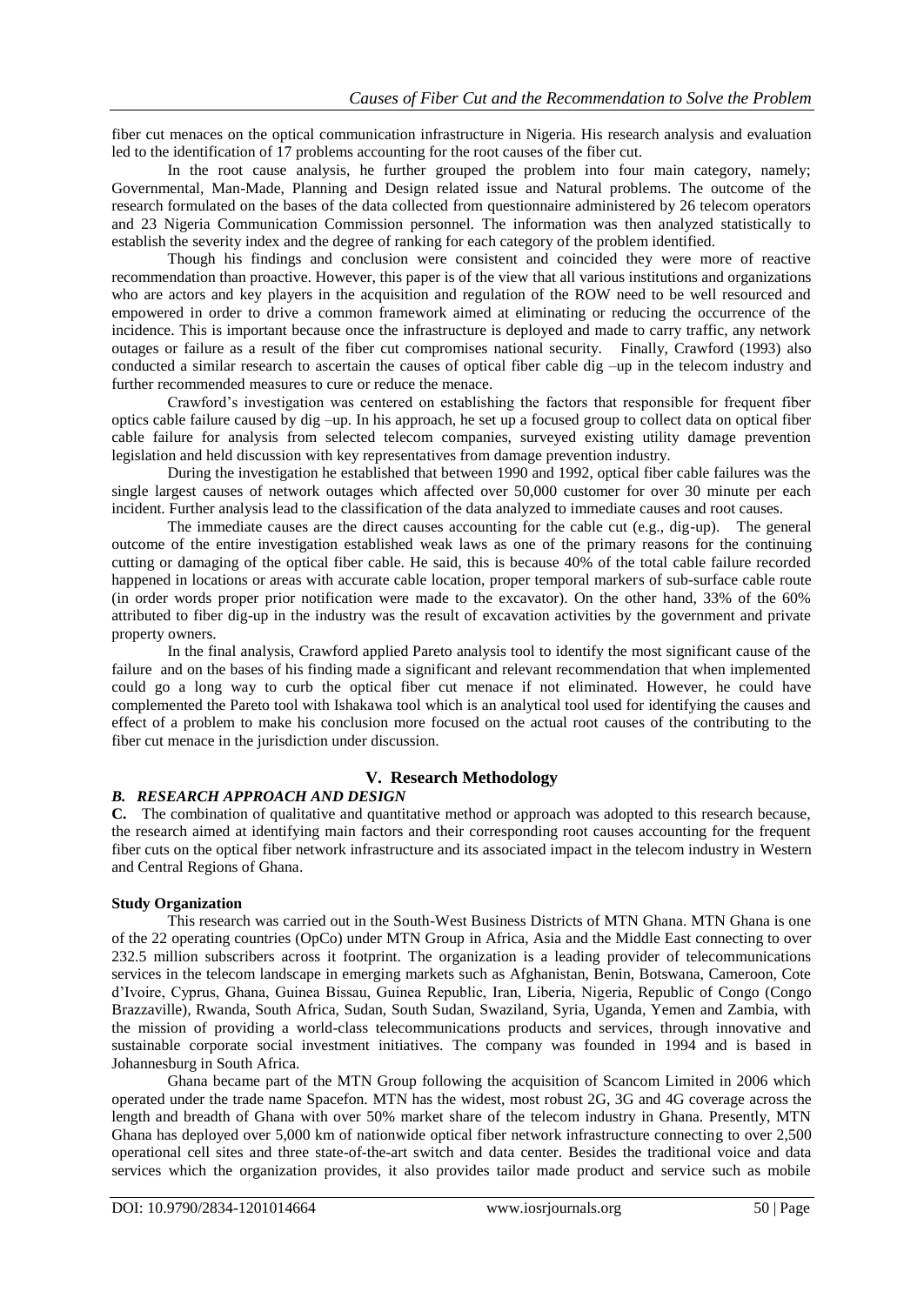financial services, ICT solution for SME, asserts tracking devices etc., which are designed to address the specific telecom needs and lifestyle of it subscribers.

Its operations in Ghana is sub-divided into three Strategic Business Unit (SBU); Northern Business Unit which is a composite of the Northern Region, Upper-Easts Region, Upper-West Region, Brong Ahafo Region and Ashante Region; part of Eastern Region, Volter Region, and Greater Accra Region also constitute the South-East Business Unit; whiles South-West Business Unit is made up of part of Eastern Region, Central Region and Western Region.

The various function of the organization under the respective SBU's are further divided into division, department and section which drives the overall strategic objectives and goals of the entire MTN Ghana organization.

The divisions and departments that drives the comprehensive operational activities of the organization includes; The Marketing, Sales & Distribution, Mobile Financial Service and Enterprise Business Division. These divisions are technically responsible for creating the route to the market as well as communicating to the customers and corporate institution about MTN's tailor made product and services such as Network Solutions, Internet & Messaging Solutions, Data Center Services, Calling Solutions, Security Solutions Cloud Services etc., besides the traditional voice and data services on offer, through advertising, pricing and promotions. The Human Resource Division/Department, plays a critical role in the function of the entire organization. It's responsible for supporting and creating an enabling environment for learning and developing for employees who are already on the job as well as talented individuals who have join MTN.

Another important division in the organization is the Capital Group Division and Network Group. These two divisions are basically responsible for the building and maintaining the fix and physical assets (eg. cell sites, switches and data centers, branch offices etc) of MTN respectively. Whiles the maintaining and enhancement of the integrity and controls over the company's financial assets and liabilities as well as the financial statements of the organization is the full responsibility of the Finance and Services Division.

Lastly, the Customer Care Division is basically responsible for attending to the needs of MTN customers at the respective branch network offices across the country. Whiles the Information Services Division focuses on creating an enabling business environment to grow profitably by providing cost-effective technological platforms that effectively manages information flow both internally and externally and also supports the various solution the organization provide.

Finally, the Corporate Service Division. Their responsibility is to ensure that good corporate governances which includes communication, regulatory and foundation activities are adhered to.

## **The Study Population and Sample**

According to Burns and Grove (1993) all elements (individuals, objects and events) that meet the sample criteria for inclusion in a particular study is referred to as population. Lavrakas (2008) also defines a population as any limited or unlimited gathering of distinct elements in which we are interested to undertake a study. In this research study, two set of population were utilized for the consolidation of data for the discussion and analysis. The first targeted population was MTN, the organization under study and the owners of the optical fiber network infrastructure. The second targeted population was the thirty party vendor, they providing managed service for MTN on their optical fiber network infrastructure. Their core responsibility is to conduct preventive and corrective maintenance activities on MTNs optical fiber network infrastructure, and also make recommendation to MTN with respect to areas on the network that requires optimization to enhance the resiliency of the fiber optics network infrastructure, where applicable.

The sample space for the analysis of this study shall be a derivative of MTN and its vendor in the South-West Business Unit (ie Western & Central Region), the jurisdiction under study.

The method or technique applied for the selection of the sample space was a direct and purposive, targeted at specific key staff(s) of these organizations who has the technical "know-how" or has the requisite expertise to provide the required information on the problem statement under study. According to Babbie (2007) purposive sampling is the selection of a sample space on the basis of once knowledge of the population, its elements, and the nature of your research aims.

# **VI. Data Collection/Sources of Data**

According to Burns & Grove (1993), the information obtained through a questionnaire is similar to that obtained by an interview, however, the information obtained through direct interviews provides more detailed insight than that which was obtained through questionnaire.

In this research study both techniques for collecting data were adopted in order to fully establish a clear case for the defined problem.

A secondary data which was obtained through administering of questionnaires for analysis and discussion in line with the objectives of this study. Prior to secondary data analysis, a data on major network outages recorded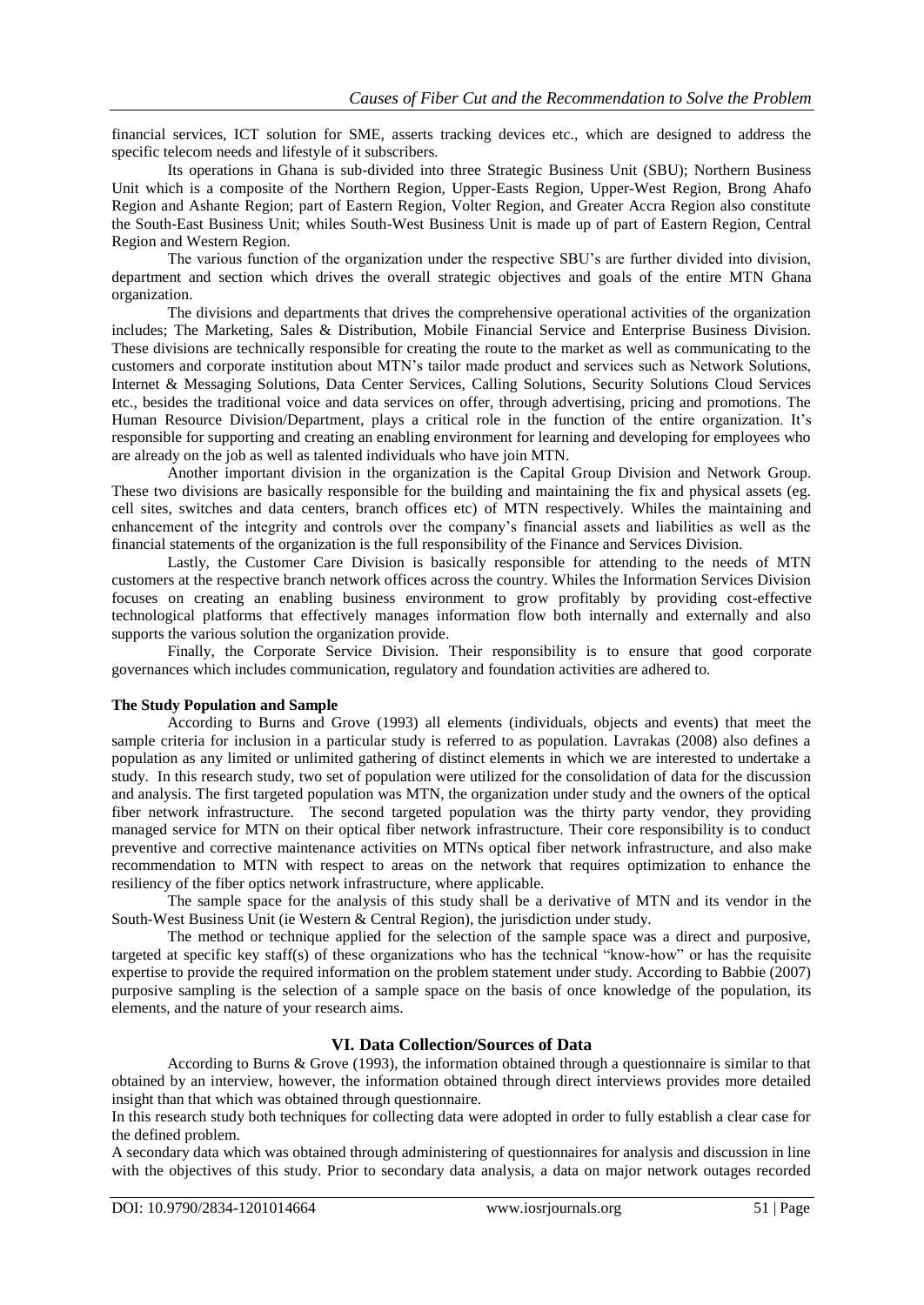within the period of this study, which the fault reasons for the respective outages were established to be as a result of fiber cuts was thoroughly evaluated and analyzed in line the objective study using Microsoft excel. And this major network outages data became the primary sources of data for this research study.

## *1) Primary Data Sources*

As earlier mentioned, the primary source of data for this research was an obtained data from the organization on major network failure attributed to fiber cut on the optical network infrastructure for the jurisdiction under study, between the periods of January 2014 to August 2016. Below are some of the relevant information on the data to aid in the discussion and analysis;

- i. The duration for each outage accounted for by fiber cut.
- ii. The various network technologies that are impacted during each outage (ie only 2G or only 3G, only 4G, or only 2G & 3G or all).
- iii. Whether or not a particular network outage resulting from fiber cut was traffic affecting or non-traffic affecting.
- iv. The network type (backbone or metro/FTTx) on which a particular fiber cut incidence occurs.
- v. The activity(s) that accounts for a particular fiber cut.
- vi. Whether or not the various cell sites are classified or categorized. And if yes what are the categories and what is the impact of the each cut on the respective categories.

## *2) Secondary Data Sources*

Secondly, in order to obtain some specific information which was not available in the primary data, a purposive sampling in the form of a questionnaire was administered on the Regional Senior for Network Field Operation of MTN for Southern Ghana, Fiber Implementation Manager for MTN Ghana and the Regional Manager of the Manage Service Provider (WR&CR) to sources further information in the following areas;

- i. The fiber population in MTN Ghana (ie WR&CR).
- ii. The network type deployed in that jurisdiction; whether or not they were inter-cite/backbone or metro fiber route.
- iii. The type of network topology deployed whether or not fiber network deployed in regions were operational on the ring topology, star topology, mesh topology or linear topology.
- iv. The frequency at which the fiber cut incidence were occurring (ie., once, twice, thrice or more)
- v. The nature of the fiber cut, whether or not they are single cut, double cut or triple cut. And whether or not they are occurring at the same time or different time or at a specific time interval.
- vi. Establish the gravity of the impact when it's a single fiber cut, double fiber cut and/or triple fiber cut.
- vii. The causes of the fiber cut along the various corridor of the regions. Whether or not the occurrence were deliberate or accidental.

# **VII. Data Analysis Methodology**

The consolidated data obtained from the sample space studied for the purpose of this research was subjected to various analytical and statistical methods to arrive at the results or findings and conclusion. And on that bases recommendation were made. The Pareto and Ishakawa analytical tools were identified as the most relevant models in addition to Microsoft Excel, when applied to the data generated the required results in terms comparing the variation in the failure rate, the failure severity and establishing of the root causes and the main factors accounting for the respective fiber failures.

In a citation by Doshi et al (2012) it was argued out that to identify the root causes of a problem and to come to the accurate conclusion, systematic approach such as Ishikawa diagram technique has to be implemented. Ishikawa diagram basically is an analysis tool that provides a systematic way of looking at effects and their respective causes.

According to Patel et al (2014) a Pareto Chart is simply a frequency distribution (or Histogram) of attribute data. It consists of a series of bars whose heights reflect the frequency or impact of problems. The bars are arranged in descending order of height from left to right. Bhosale et al (2013) also described the analytical tool as the 80/20 rule applied to quality-control. The principle simple states that about 80 percent of the problems come from 20 percent of the causes. Hence the model was used to a classify main causes or groups or categories of various fault reasons of the fiber cuts on the optical netwok infrastructure to identify the top 20% of causes that needs to be addressed to resolve the 80% of the fiber cut problems in the network.

## **Limitation**

Generally, this study has been comprehensively put together based on the available information in the subject area been researched. However, there were some encountered limitation during the study;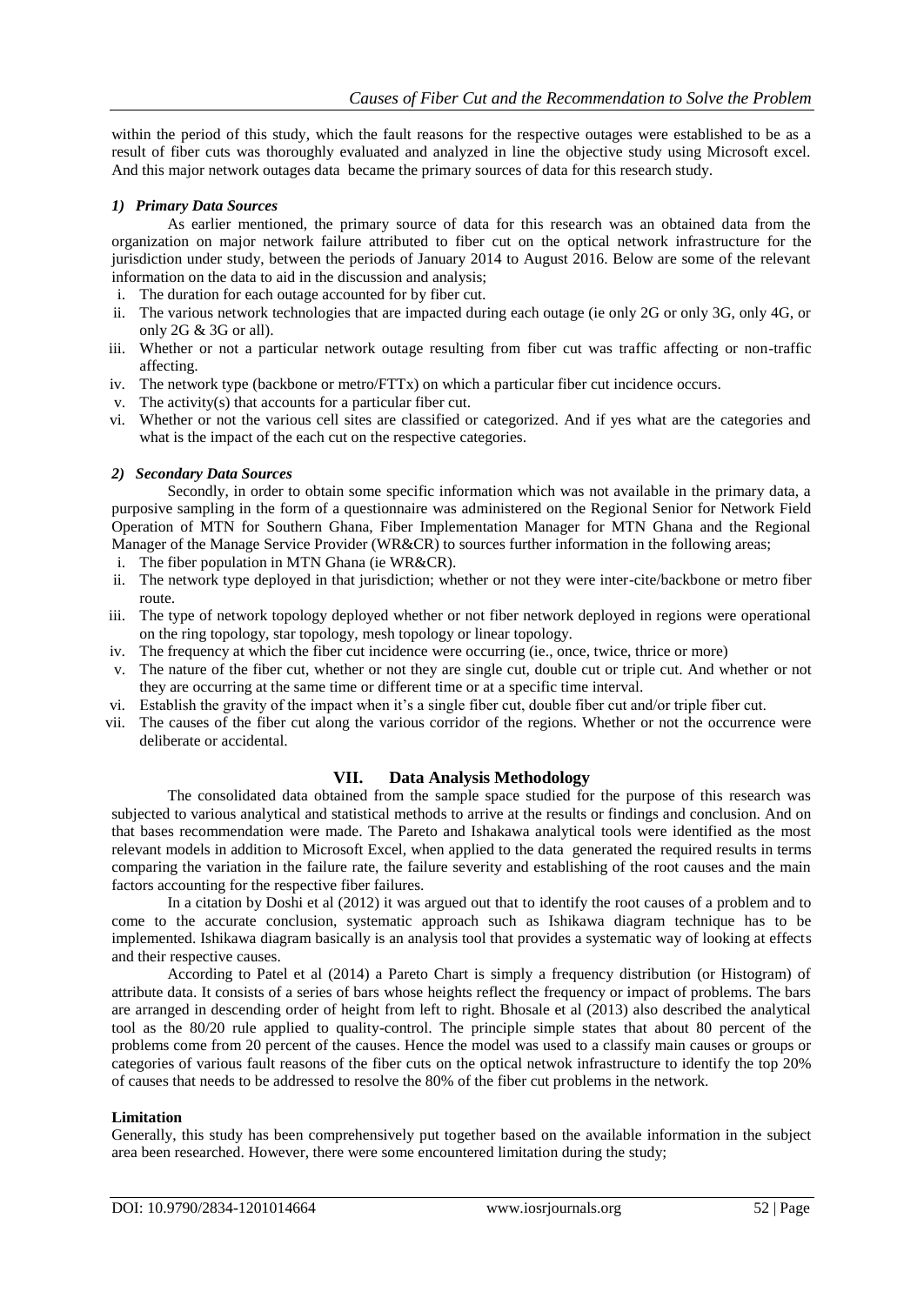Firstly, there were no enough books, articles and journals in the subject area. Furthermore, the researchers could not have access to database from other communication providers in Ghana.

Secondly, the study could not secure absolute figures from the organization under study in respect to the revenue generated per site to enable quantifying the actual revenue loss to the organization as a result of the impact of the menace. Hence, available figures already in the public domain in addition estimated figures provides in the questionnaire were extrapolated and utilized for the analysis to arrive at a reasonable estimated cost.

Thirdly, the major network failures data accounted for by fiber cut which was reviewed did not provide information on the various category of sites involved per each outages.

Also, the data did not provide adequate information on the respective outages whether or not the cut experiences were as a result of single, double or triple cut.

#### **Introduction**

# **VIII. Analysis And Discussion**

According to the Senior Manager for MTN Ghana, for Network Field Operations, responsible for Southern Ghana, MTN Ghana has deployed in excess of about One Thousand Two Hundred and Four kilometers (1,204 km) of optical fiber network infrastructure in the Western and Central Region (WR&CR) spanning from Kasoa through Cape Coast to Takoradi and from Takoradi through Apimanim to Elubo. The layout provides further details showing the backbone footprint of the optical fiber backbone network infrastructure in WR&CR generally.

In a policy document citation titled Utility Corridor Management under land management policies of the ministry of natural resources of Ontario in Canada, dated October 2006, defines utility corridor or road reservation as a linear strips of land that run through public land to secure access between two points for the purpose of transmitting and distributing hydrocarbons, electrical energy or telecommunication services and includes such facilities as poles, towers, wire, cable (including fibre optic cable), apparatus or other thing that is used or is capable of being used for any operation directly connected with providing the service. Similarly in Ghana, the right-of-ways procured for optical fiber cables deployment are developed within this existing

corridor or reservation.

MTN's network infrastructure in the Western and Central Region is a composite of intercity/backbone and metro/fiber-to-transmission (FTTx) to ensure network efficiency and resiliency. The intercity fiber network forms the main backbone infrastructure which connects one region to the other in a ring network topology along its footprints. Likewise, the metro/FTTx, but in this case they are deployed only within the city centers or the metropolises to reinforce the network robustness in the strategic business district (SBU). In pursuance of this, seven (7) metro/FTTx rings has been fully deployed and operationalize guarantee that level of network robustness and resiliency to support the various services that depends on it.

Hence the fiber cut menace or phenomenon been investigated in this study is not limited to either of two network types mentioned is this discussion, but rather both the intercity/backbone and the metro/FTTx network been subjected to this phenomenon. And this was very evident in the primary data procured for the analysis in this study.

It was also further identified that the happening of fiber cut incidences were resulting into network outages which were affecting services which were not limited to only the traditional voice and data service but also the certain services such mobile money, tracking solutions, etc., which also rely on the optical fiber network stability for its efficient operation. All incidences which occurs due to fiber cut and resulted in network outages were referred to as traffic affecting (TA) fiber cuts whiles incidences which did not result in any network outages were referred to as non-traffic affecting (NTA) fiber cuts.

The Senior Manager for Network Operation further indicated that traffic affecting fiber cuts incidences on both backbone and metro fiber infrastructure happens due to double or triple fiber cuts. Generally, double or triple fiber cut is a situation whereby the fiber network infrastructure suffers more than one fiber cut incident, either simultaneously or at separate, but very short time interval at different locations on the infrastructure within a particular jurisdiction.

Therefore, in line with objectives of this study, the analysis and discussion of this research in this section was classified into two parts in order to first establish the root causes and their main factors accounting for them. And secondly, assess the impact of the root causes.

Part one analyzed the primary source data for this study manually using Microsoft Excel and established the various categories or classification, accounting for the fiber cut incidences on the fiber network infrastructure and further applied Pareto analytical tool to evaluate the top 20% category(s) that ought to be further analyzed to establish their respective root causes as well as main factors responsible for the phenomenon and further recommend mitigation action to address 80% of main factors of the root causes accounting for the fiber cut phenomenon.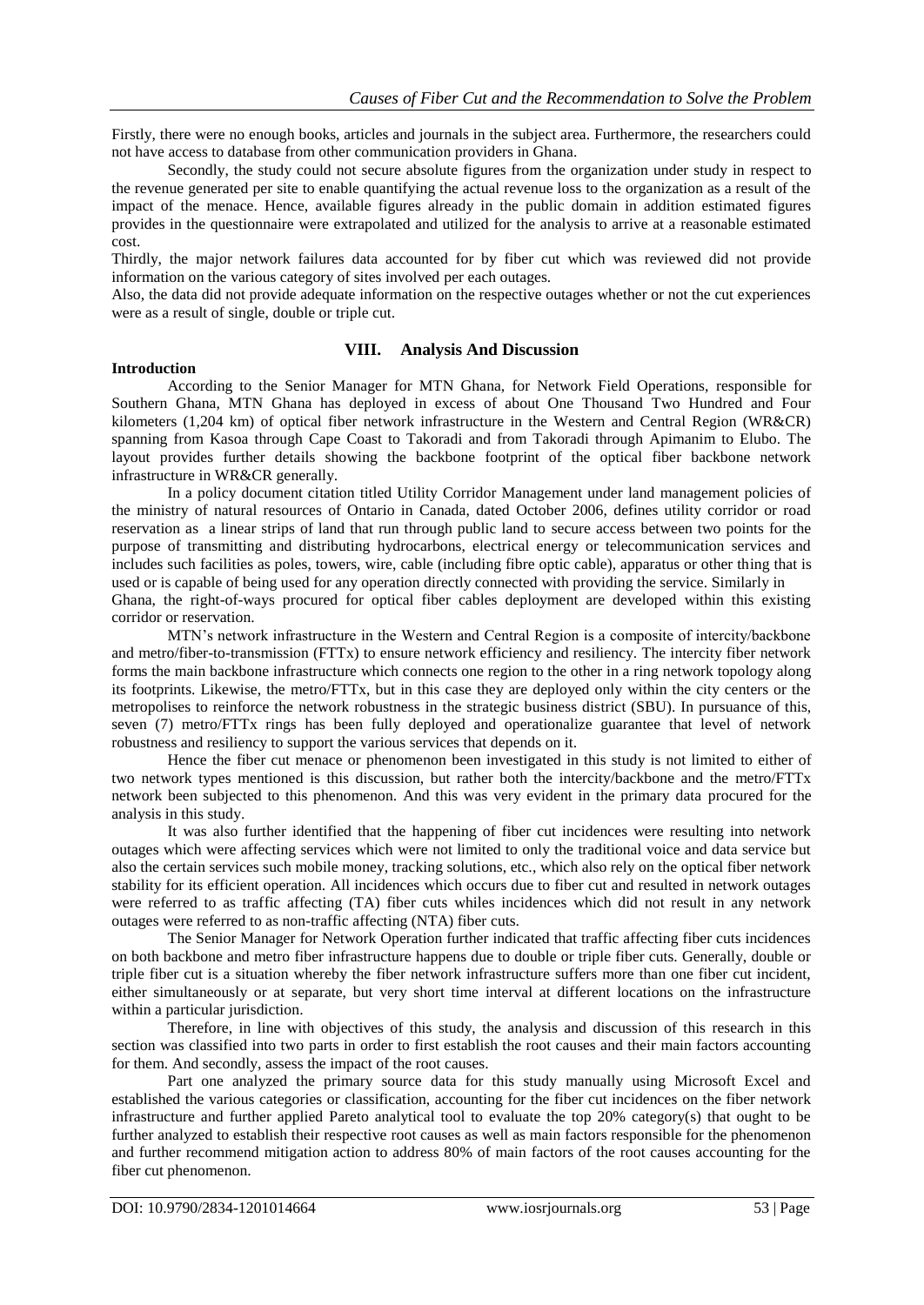Subsequently, Ishikawa diagram, also known as Causes-and-Effects diagram was applied to the results of the above analysis to identify actual factors accounting for the said root causes of the various categories identified. In part two, the analysis focused on evaluating the impact of the fiber cut on the operation of the organization based on the primary sources data. Then further evaluation was sought to analyze and to establish the quantitative impact of the incidences in relation to organizations operational expenditure as well as revenue loss attributed to fiber cut menace within the period and the jurisdiction under study. And possibly assess the translational effect of the incidences on quality of service delivery to the customers of MTN (ie customer experience).

## **3) Primary Data Analysis and Evaluation**

From the primary data analysis and evaluation, it was established that 908 counts of fiber cut incidences had been recorded on the optical fiber network infrastructure in WR&CR between the period of January 2014 and August 2016. Out of the total cut incidences which occurred, 848 counts were recorded with faults reasons whiles 59 counts were recorded without fault reasons representing 93.50% and 6.50% respectively. The reasons for the counts of failures which were recorded without any reasons assigned them could not be immediately established. Therefore, in order for the researcher of this paper to statistically tally and accurately categorize the main fault reasons and further establish the root causes, the analysis was focused in the 93.50% fault counts with respective fault reasons as shown in Table 4.1 below.

| 2014 - 2016 Fiber Cut With Fault Reason BB vs MFTTx |                 |               |                  |                    |  |  |  |  |
|-----------------------------------------------------|-----------------|---------------|------------------|--------------------|--|--|--|--|
| <b>Impacts</b>                                      |                 |               |                  |                    |  |  |  |  |
| <b>Type Of</b>                                      | <b>Count of</b> | $\frac{0}{0}$ | <b>Traffic</b>   | <b>Non-Traffic</b> |  |  |  |  |
| <b>Network</b>                                      | <b>Failure</b>  |               | <b>Affecting</b> | <b>Affecting</b>   |  |  |  |  |
|                                                     |                 |               | $($ %)           | (%)                |  |  |  |  |
| <b>Backbone</b>                                     | 478             | 56.30         | 12.13            | 87.87              |  |  |  |  |
| Metro/FTTx                                          | 371             | 43.70         | 45.82            | 54.18              |  |  |  |  |
| Total                                               | 849             | 100.00        |                  |                    |  |  |  |  |

**Table 4.1** (a) 2014 – 2016 Summary of Fiber Cut with Reasons

From above data reviewed, it was observed that, there were 478 counts of recorded fiber cut incidences with fault reasons happening on the backbone network, representing 56.30% of the total fault incidence within the two years, eight months period. Out of this, 12.13% were traffic affecting fiber cut incidences whiles 87.87% were non-traffic affecting fiber cut incidences. During the same period the metro fiber/FTTx network also experienced 371 count of fiber cut incidences, representing 43.70% of the total fiber failures within the years under review. The percentage contribution of traffic affecting and non-traffic affecting incidences on the metro fiber/FTTx network was 45.82% and 54.18% respectively.

According to the Senior Manager for Network Field Operation for Southern Ghana, the correlation between the fault counts and the impact level is an indication of a highly resilient network, in the sense that the level of network resiliency and robustness is directly dependent on the number of redundancies implemented to support the active services on the network or depends on the fiber infrastructure, in the event of network challenges such as fiber cut. This explains why statistically from Table 4.1(a) there are high count of fiber cut on both the main backbone and metro/FTTx network, but the ratio of the non-traffic affect fiber cut to traffic affecting fiber cuts is low or minimal.

In a responds to the questionnaire administered, it was established that network outage resulting from fiber cut have always affected service when the cut incidences is more than one (ie either double or triple fiber cut), with incidence occurrence time been the same or at a short interval at different location within the WR&CR network infrastructure. Though cumulatively 849 counts of network outage resulting from fiber cut incidents were recorded with various degree of impact, not all the cut incident recorded were of the same root causes neither the factors accounting for the root causes were the same as well.

Based on the primary source data analyzed parallel with the questionnaire administered, Table 4.1 (b) and Figure 4.1 (c) below was established to numerically illustrate the various categories or classification and their corresponding counts of failures, percentage contribution to the total network outages for the sample space under study, the ratio of occurrence on the two types of networks in operation on the infrastructure as well as variation in the impact per each classification.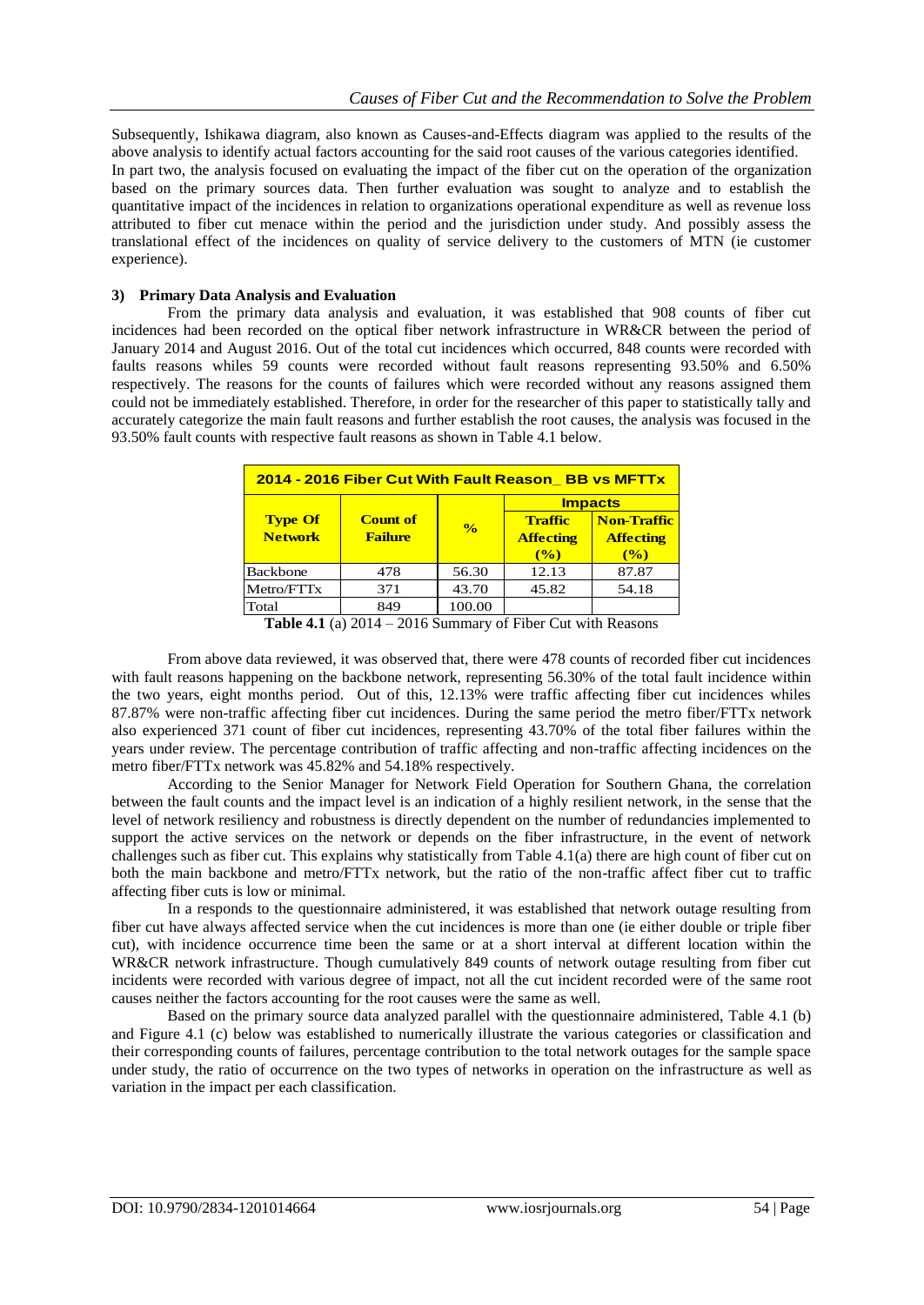|                                                                | <b>THERE</b> (b) FOTT - 2010 DUMMER y OF FIGGS CAN WITH INCREDING |                          |               |               |            |                     |                   |  |
|----------------------------------------------------------------|-------------------------------------------------------------------|--------------------------|---------------|---------------|------------|---------------------|-------------------|--|
| <b>2014-2016 WR&amp;CR Fiber Cut Classification Statistics</b> |                                                                   |                          |               |               |            |                     |                   |  |
| #                                                              |                                                                   |                          | $\frac{0}{0}$ | <b>Impact</b> |            | <b>Network Type</b> |                   |  |
|                                                                | <b>Root Causes</b>                                                | <b>Count of Failures</b> |               | <b>TA</b>     | <b>NTA</b> | <b>Backbone</b>     | <b>Metro/FTTx</b> |  |
|                                                                | <b>Government Project</b>                                         | 404                      | 47.59         | 115           | 290        | 208                 | 197               |  |
| $\mathfrak{D}$                                                 | <b>Private Developers</b>                                         | 396                      | 46.64         | 105           | 290        | 235                 | 160               |  |
| 3                                                              | <b>Natural Problems</b>                                           | 3                        | 0.35          |               | 2          |                     |                   |  |
| 4                                                              | Fre                                                               | 6                        | 0.71          |               | 6          |                     |                   |  |
|                                                                | Direct Attack                                                     |                          | 0.35          |               | 3          |                     |                   |  |
| 6                                                              | Others                                                            | 37                       | 4.36          | 12            | 25         | 22                  | 15                |  |
|                                                                | Total                                                             | 849                      |               |               |            |                     |                   |  |

**Table 4.1** (b) 2014 – 2016 Summary of Fiber Cut with Reasons

Sources: Primary data

In the analysis all the fault incidence occurring as a result of fiber cut on both backbone and metro/FTTx network were classified or categorized into six (6) groups. The grouping was done based on the similarity in the fault reasons assigned to the respective fiber cut incident which occurred on the network, with the objective of examining and determining the actual factors responsible for the root causes of the fiber cut menace.

In that regard, it was observed that Government Sponsored Projects and Private Property Developer's activities were the highest contributing groups accounting for the greater percentage of the fiber cut incidence with percentage contribution of 47.59% and 46.64% respectively for the two years and eight months period under review. This was followed by "Other Activity" group with 4.36% whiles the Fire category was responsible for 0.76% of the total fiber cut incidence in WR&CR. Tied to this statistical or numerical representation, is a cost component which will be fully exploited in details in subsequent analysis whiles discussing the impact of the fiber cut menace.

The next few paragraphs below provides a details description and characteristics of the respective grouping which subsequently leads in establishing the corresponding root causes accounting for fiber cut attributed to each category.

## **Government Projects**

According to Morse (2016) Government Project(s) is one of the many channels through which many strategic Governments Projects are delivered. Among the list of government project includes; government transformation and service delivery project, Information and Communication Technology (ICT) and infrastructure project as well as constructional projects.

From the primary data analyzed, it was observed that road and railway construction activities (which involved dig-up or excavation) were responsible for the some significant percentage of the root causes of the fiber cut. Likewise, the government sponsored services delivery projects such as water and electricity expansion and repair projects by Ghana Water Company Limited (GWCL) and Electricity Company of Ghana (ECG) respectively as shown in figure 4.2 below.

# **Private Property Developers**

Under Private Property Developer category, it was identified that projects owned by individuals and organization either than the government of Ghana also contributed significantly to the fiber cut menace. The activities of these property owners often encroaches on the road reservation where utility services including optical fiber cables are located. The activities of these private land owners also accounted for some significant percentage of the root causes of the fiber cut incidences in the jurisdiction under study. And these projects included;

- 1. Building of filling stations 2. Building of gas filling station 3. Building of private houses 4. Farming activities
- 5. Private trenching and digging of pit 6.Construction of drainage 7. Distilling of drainage

## **Natural Problems**

Natural problems also contributed 0.35% to total fault count attributed to fiber cut. According to Ezeh et al (2013), natural problems which are responsible for some of the causes of the optical fiber network infrastructure failure are; erosion, floors and force majeure (eg during heavy storm trees which are close to overhead optical cables do fall on them, resulting in fiber breaks or failure. Heavy current from floor waters also do wash away some of the fiber cable). Though the research population differs, the dynamics of this particular category or classification are basically the same irrespective of the jurisdiction selected for respective study,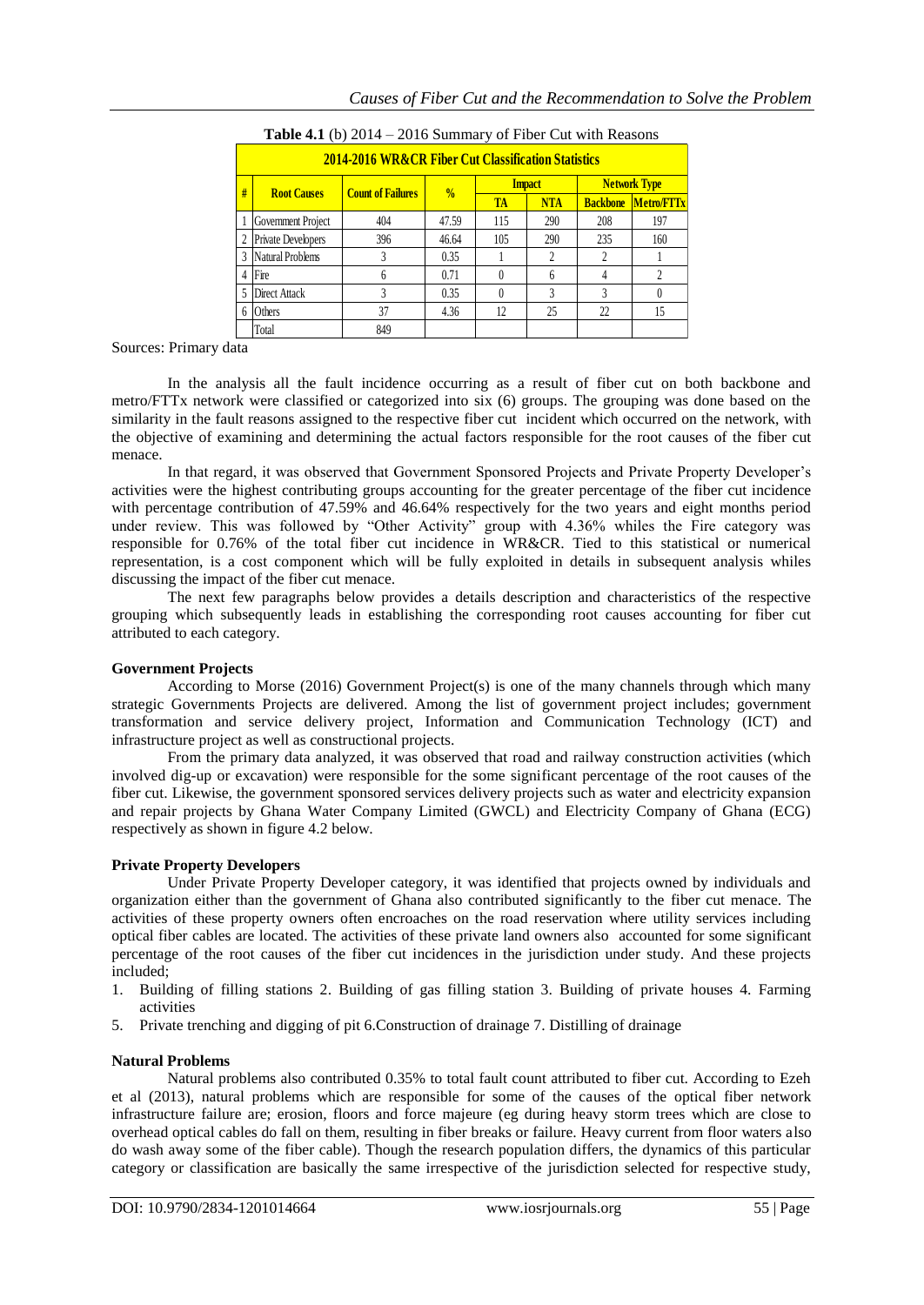hence the evaluation of this paper with respect to "Natural Problem" category reflect the thought or views of Ezeh et al.

## **Fire**

According Crawford (1993), fiber cut or fiber damages due to fire can be defined as cable failures or damage resulting from fire(s) incident to a nearby structure or property and typically affecting overheard or underground optical fiber infrastructure (eg burning of refuse dump or bush fire).

## **Direct Attacks**

Shake et al (1999) defined direct attack as an act of willful intent to destroy or cause damage to the optical network infrastructure for the purpose of getting a reward be its intrinsic or extrinsic. Generally, small scale mining activities often called "Galamsey", sand winning activities, vandalization and sabotage were cited as the worse cuprite for the category. Crawford (1993) further explained that vandalism or sabotage is a deliberate human activity whose sole purpose is to damages the optical fiber cable. And these activities accounted for 0.35% of the total network outages accounted for by fiber cuts.

## **Others**

This category was established for events that also resulted in fiber cut, be it traffic affecting (TA) or non-traffic affecting (NTA). The occurrence of this type of faults or fiber cut(s) are often rare on the network and are normally not aggressive in nature on the optical fiber network infrastructure like the other categories. The likely-hood of its occurrences, impacting on traffic mostly is/are dependent on other cuts occurring elsewhere on the infrastructure of the same topology either concurrently or at a shorter time interval. Broken cores, rodent activities, falling poles and vehicles passing on joint box are among the list cited for this category.

When one or two out of a 48 core or 96 core fiber cable get broken for any reason due to improper splicing previously done, the incidences is describe as "broken core". Normally this happens when fiber cut occur and the team do not join the cables or the cores (ie the strands of fiber) properly it break again with time. The technology applied to the joining of strand(s) of optical fiber cable is what is refer to as splicing.

Normally, the industrial practice for deploying overhead optical fiber cables requires that the cables are implemented on poles. And in certain instances the pole(s) fall down with time for obvious reasons, resulting in optical cable damage.

For rodent activities category, Crawford (1993) describe such fiber failures or fiber cuts as that which is caused by gnawing animals such as mice, rats, gopher and beaver. Moreover, irrespective of the increase in the number of cut counts, there was also significant reduction in the in the number of fiber cut which were traffic affecting as compared to non-traffic affecting fiber cut counts on both the backbone and metro fiber network infrastructure and this generally attributed to facts that there were more single fiber cut than double and triple fiber for the year under comparison. Statistically it was deduced that government sponsored project as well as activities of private developers were the top contributing factors responsible for the frequent fiber cut within the said period. Fiber cuts attributed to government sponsored projects increased in excess of 138 counts over the previous year. Whiles activities of private developers also recorded a similar increases in excess of over 122 fiber cuts over the previous year. The ripple effect of the general spike in the count of fiber cuts between 2014 and 2015 is that, a corresponding high count of both traffic affecting and non-traffic affecting fiber failures were recorded as well as incidences of fiber cut on the backbone and metro fiber infrastructure also increased over the period as shown in figure 4.8 and 4.11.

| <b>Table 4.2(a)</b> 2014 Summary 01 Flock Cut with Keasons |                                   |               |                  |                                        |  |  |  |
|------------------------------------------------------------|-----------------------------------|---------------|------------------|----------------------------------------|--|--|--|
| <b>2014 Fiber Cut With Fault Reason BB vs MFTTx</b>        |                                   |               |                  |                                        |  |  |  |
| <b>Impacts</b>                                             |                                   |               |                  |                                        |  |  |  |
| <b>Type Of</b>                                             | <b>Count of</b><br><b>Failure</b> | $\frac{0}{0}$ | <b>Traffic</b>   | <b>Non-Traffic</b><br><b>Affecting</b> |  |  |  |
| <b>Network</b>                                             |                                   |               | <b>Affecting</b> |                                        |  |  |  |
|                                                            |                                   |               | $($ %)           | (%)                                    |  |  |  |
| Backbone                                                   | 73                                | 68.22         | 16.44            | 83.56                                  |  |  |  |
| Metro/FTTx                                                 | 34                                | 31.78         | 50               | 50                                     |  |  |  |
| Total                                                      | 107                               |               |                  |                                        |  |  |  |

**Table 4.2(a)** 2014 Summary of Fiber Cut with Reasons

Source: Primary Data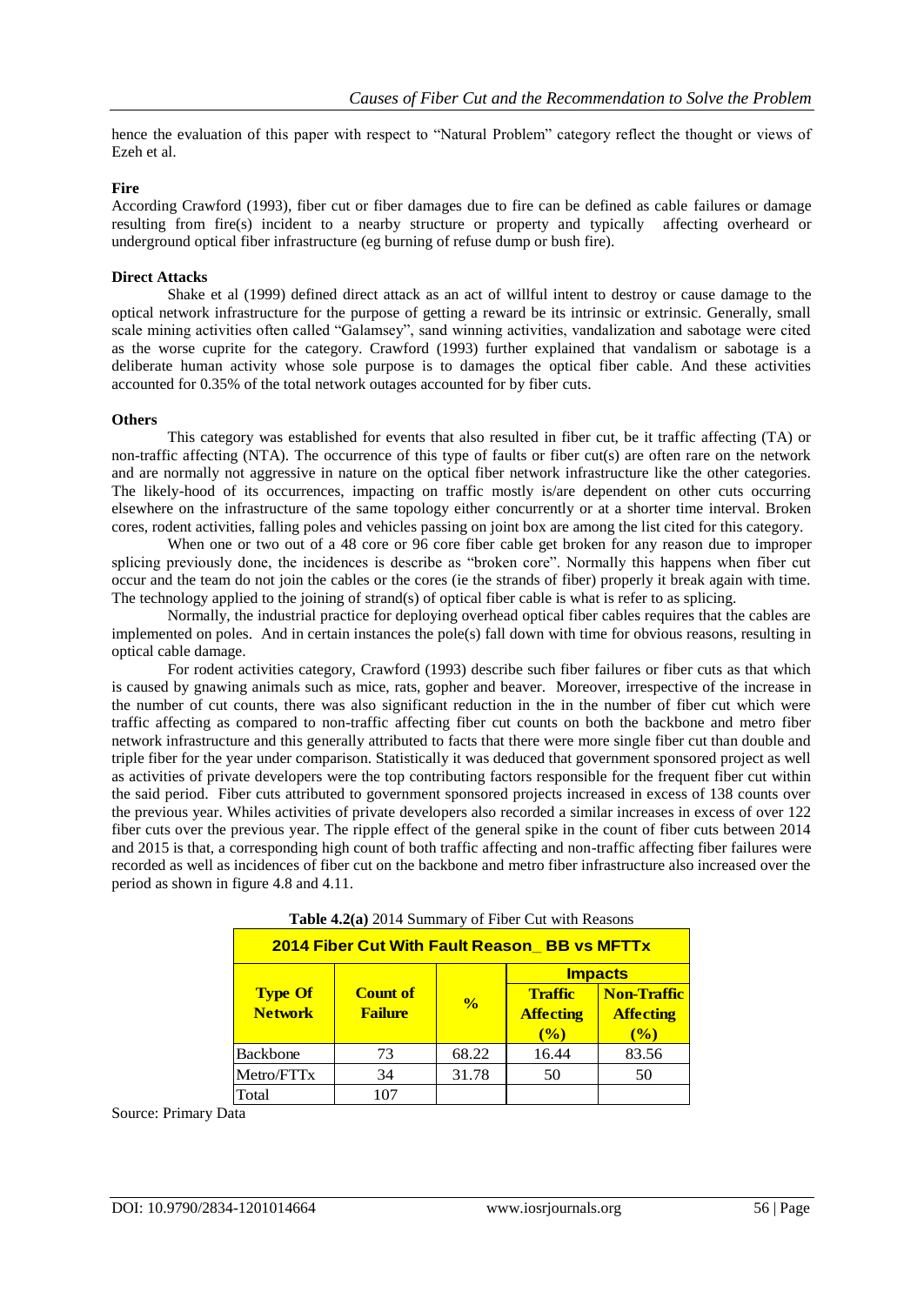|                                                           | <b>Table 4.4(b)</b> 2014 Dunmary 01 Flock Cut with Reasons |                          |               |               |            |                     |                            |  |
|-----------------------------------------------------------|------------------------------------------------------------|--------------------------|---------------|---------------|------------|---------------------|----------------------------|--|
| <b>2014 WR&amp;CR Fiber Cut Classification Statistics</b> |                                                            |                          |               |               |            |                     |                            |  |
| #                                                         |                                                            |                          | $\frac{0}{0}$ | <b>Impact</b> |            | <b>Network Type</b> |                            |  |
|                                                           | <b>Root Causes</b>                                         | <b>Count of Failures</b> |               | <b>TA</b>     | <b>NTA</b> |                     | <b>Backbone Metro/FTTx</b> |  |
|                                                           | Government Project                                         | 40                       | 37.38         | 14            | 27         | 25                  | 16                         |  |
| $\overline{c}$                                            | <b>Private Developers</b>                                  | 65                       | 60.75         | 16            | 48         | 46                  | 18                         |  |
| 3                                                         | <b>Natural Problems</b>                                    |                          | 0.00          |               |            |                     |                            |  |
| 4                                                         | Fire                                                       |                          | 0.00          | 0             | $\theta$   |                     |                            |  |
| 5                                                         | <b>Direct Attack</b>                                       |                          | 0.00          |               |            |                     |                            |  |
| 6                                                         | Others                                                     |                          | 1.87          |               |            |                     |                            |  |
|                                                           | Total                                                      | 107                      |               |               |            |                     |                            |  |

**Table 4.2(b)** 2014 Summary of Fiber Cut with Reasons

Source: Primary Data



## Source: Primary Data

Secondly, even though 2016 has not yet ended (ie data capture from January – August 2016), a comparative analysis with 2015 shows that, by the end of 2016, a similar trend of an incremental growth in the fiber cut counts over the period would occur. This was determined based on the facts that, from figure 4.9 and 4.10 an estimated average of 44 counts of fiber cuts per month from the January – August 2016 had been recorded on both network infrastructure in the jurisdiction under study. Hence by inference, it's most probable that 2016 will close with a total fiber cut counts of 529, should all condition and approach towards project execution remains unchanged. And this would further implied that 2016 total fiber cut counts would be in excess of over 140 over the previous year's total fiber cuts incidences.

Presently 2016 year-to-date (ie August 2016) total estimated fiber cut counts is marginally low as compared with 2015 end-of-year shown in Table 4.3(a) and 4.4(a).





DOI: 10.9790/2834-1201014664 www.iosrjournals.org 57 | Page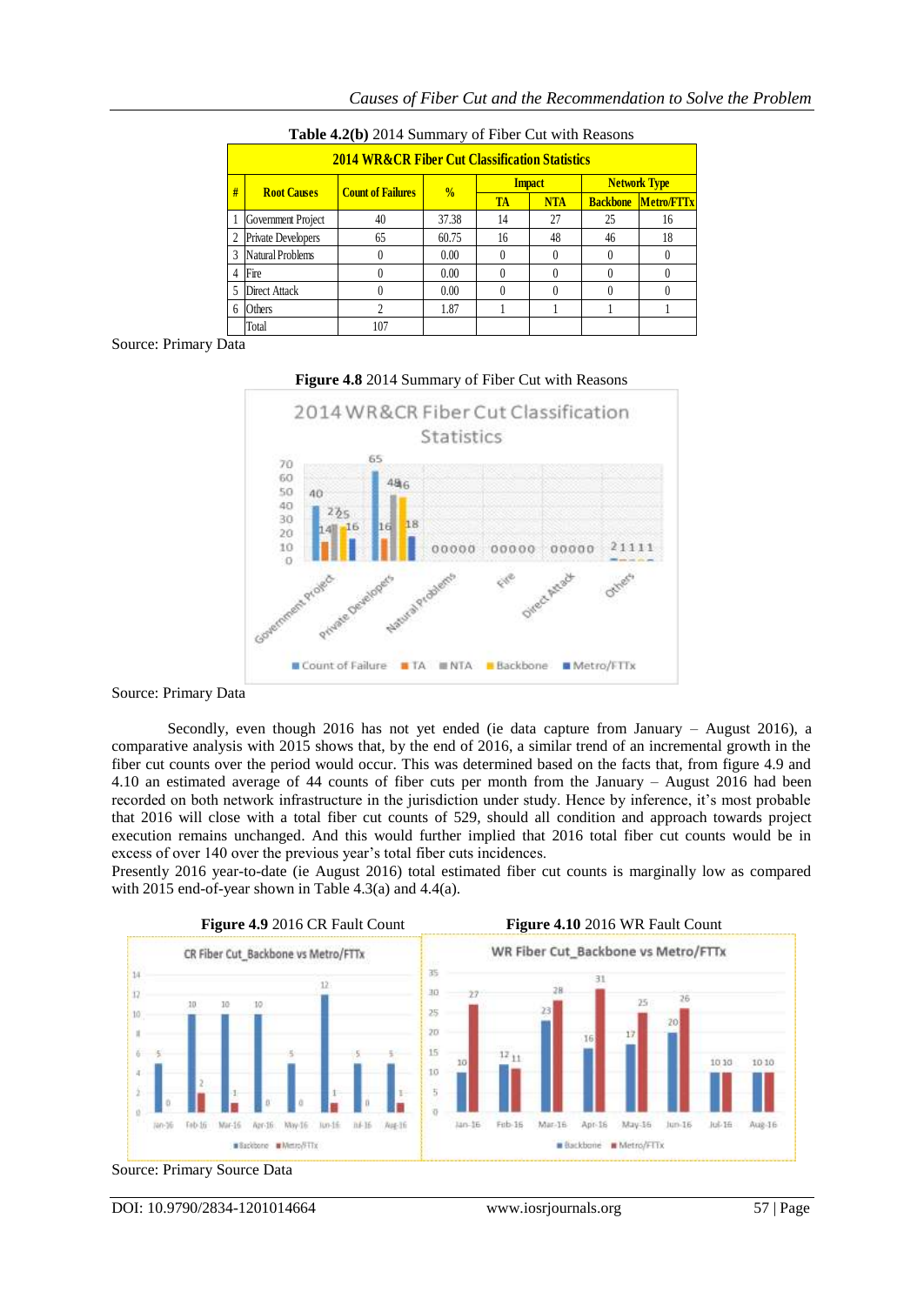However, irrespective of the rise in the trend, the ratio of the total percentage of traffic affecting (TA) fiber cuts on the backbone declined by 3.44% against the traffic affecting (TA) fiber cuts incidence recorded on the metro fiber which increased by 8.35% points for the year 2015 and 2016 under comparison as shown in Table 4.3(a) and 4.4(a).

| <b>2015 Fiber Cut With Fault Reason BB vs MFTTx</b> |                                   |               |                                    |                                        |  |  |  |
|-----------------------------------------------------|-----------------------------------|---------------|------------------------------------|----------------------------------------|--|--|--|
| <b>Impacts</b>                                      |                                   |               |                                    |                                        |  |  |  |
| <b>Type Of</b><br><b>Network</b>                    | <b>Count of</b><br><b>Failure</b> | $\frac{0}{0}$ | <b>Traffic</b><br><b>Affecting</b> | <b>Non-Traffic</b><br><b>Affecting</b> |  |  |  |
|                                                     |                                   |               | $\frac{1}{2}$                      | $\frac{1}{2}$                          |  |  |  |
| <b>Backbone</b>                                     | 216                               | 55.53         | 12.96                              | 87.04                                  |  |  |  |
| Metro/FTTx                                          | 173                               | 44.47         | 41.04                              | 58.96                                  |  |  |  |
| Total                                               | 389                               |               |                                    |                                        |  |  |  |

**Table 4.3(a)** 2015 summary of Fiber Cut with Reason

Source: Primary Source Data

|   | <b>2015 WR&amp;CR Fiber Cut Classification Statistics</b> |                          |               |               |                  |                     |            |  |
|---|-----------------------------------------------------------|--------------------------|---------------|---------------|------------------|---------------------|------------|--|
| # | <b>Root Causes</b>                                        |                          |               | <b>Impact</b> |                  | <b>Network Type</b> |            |  |
|   |                                                           | <b>Count of Failures</b> | $\frac{0}{0}$ | <b>TA</b>     | <b>NTA</b>       | <b>Backbone</b>     | Metro/FTTx |  |
|   | Government Project                                        | 178                      | 45.76         | 46            | 133              | 88                  | 91         |  |
| 2 | <b>Private Developers</b>                                 | 187                      | 48.07         | 45            | 141              | 110                 | 76         |  |
| 3 | <b>Natural Problems</b>                                   |                          | 0.26          |               | $\left( \right)$ |                     | $\theta$   |  |
| 4 | Fire                                                      |                          | 0.26          |               |                  | $\theta$            |            |  |
| 5 | Direct Attack                                             | $\mathfrak{D}$           | 0.51          |               | $\mathfrak{D}$   | $\overline{2}$      | 0          |  |
| 6 | Others                                                    | 20                       | 5.14          | 10            | 10               | 10                  | 10         |  |
|   | Total                                                     | 389                      |               |               |                  |                     |            |  |

Source: Primary Source Data

**Figure 4.11** 2015 Summary of Fiber Cut with Reasons



Again, from the 2015 and 2016 year-on-year analysis, it was established that activities of government project as well as private developers accounted for over 178 and 187 counts of fiber cut failures in 2015 and also 186 and 144 for 2016 respectively with majority of the fiber cuts incidence being non-traffic affecting (NTA) fiber cuts on the backbone network infrastructure as shown in Table 4.3(b) and 4.4(b).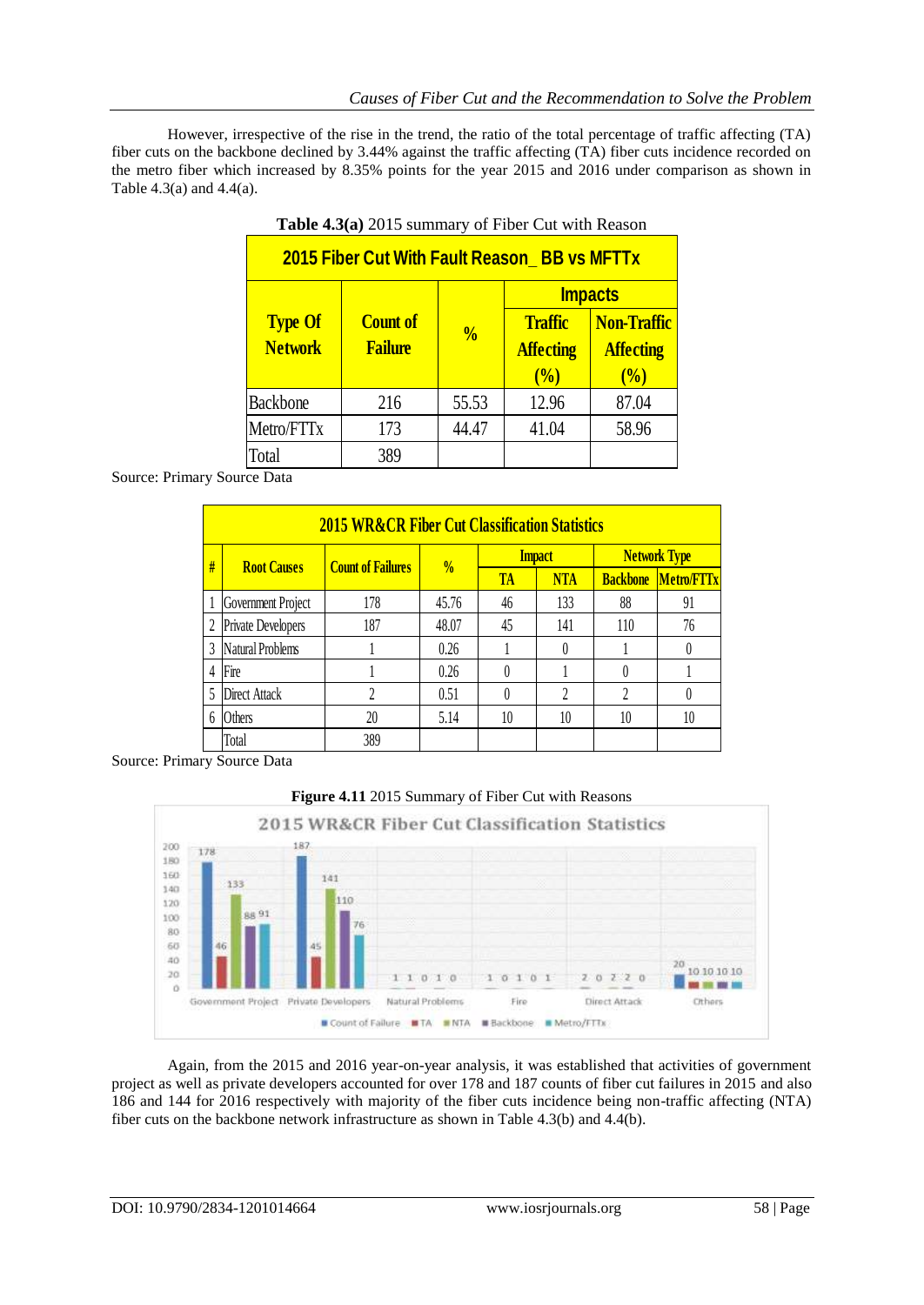|                                                     | <b>Table 4.4(a)</b> 2010 Summary 01 Flock Cut with Reasons |               |                  |                    |  |  |  |
|-----------------------------------------------------|------------------------------------------------------------|---------------|------------------|--------------------|--|--|--|
| <b>2016 Fiber Cut With Fault Reason BB vs MFTTx</b> |                                                            |               |                  |                    |  |  |  |
| <b>Impacts</b>                                      |                                                            |               |                  |                    |  |  |  |
| <b>Type Of</b>                                      | <b>Count of</b><br><b>Failure</b>                          | $\frac{0}{0}$ | <b>Traffic</b>   | <b>Non-Traffic</b> |  |  |  |
| <b>Network</b>                                      |                                                            |               | <b>Affecting</b> | <b>Affecting</b>   |  |  |  |
|                                                     |                                                            |               | (%)              | (%)                |  |  |  |
| <b>Backbone</b>                                     | 189                                                        | 53.54         | 9.52             | 90.48              |  |  |  |
| Metro/FTTx                                          | 164                                                        | 46.46         | 49.39            | 50.61              |  |  |  |
| Total                                               | 353                                                        |               |                  |                    |  |  |  |

**Table 4.4(a)** 2016 Summary of Fiber Cut with Reasons

**Table 4.4(b)** 2016 Summary of Fiber Cut with Reasons

|   | <b>2016 WR&amp;CR Fiber Cut Classification Statistics</b> |                          |               |               |            |                     |            |  |
|---|-----------------------------------------------------------|--------------------------|---------------|---------------|------------|---------------------|------------|--|
| # | <b>Root Causes</b>                                        |                          | $\frac{0}{0}$ | <b>Impact</b> |            | <b>Network Type</b> |            |  |
|   |                                                           | <b>Count of Failures</b> |               | <b>TA</b>     | <b>NTA</b> | <b>Backbone</b>     | Metro/FTTx |  |
|   | Government Project                                        | 186                      | 52.69         | 54            | 133        | 97                  | 90         |  |
|   | <b>Private Developers</b>                                 | 144                      | 40.79         | 43            | 100        |                     | 66         |  |
| 3 | Natural Problems                                          | 2                        | 0.57          | 0             | 2          |                     |            |  |
| 4 | Fire                                                      |                          | 1.42          |               | 5          |                     |            |  |
|   | Direct Attack                                             |                          | 0.28          |               |            |                     | $\theta$   |  |
| 6 | Others                                                    | 15                       | 4.25          |               | 10         |                     |            |  |
|   | Total                                                     | 353                      |               |               |            |                     |            |  |

Source: Primary Source Data

**Figure 4.12** 2016 Summary of Fiber Cut with Reasons **Figure 4.13** Pareto Chart Analysis On Fiber Cuts



Source: Primary Source Data

Therefore in concluding this section in line with it objectives of determining the category(s) of activities and their corresponding root causes and factors accounting for the greater percentage of the fiber cut incidence in the jurisdiction under study; first, a Pareto analytical tool was applied to the entire primary data to establish figure 4.13 shown below. And it was deduced from the application of the model that government sponsored project as well as activities of private developers were the top contributing groups or categories responsible for the frequent fiber cut in the last two years and eight month in western and central region.

Hence in principle, the top 20% category that needs to be drilled further to identify it roots causes and its related factors in order to arrive at recommendation that will address 80% of the fiber cut menace were activities involving Government Sponsored Project and Private Developers. Consequently, the results obtained is also a direct reflection of the results obtained from the year-on-year comparative analysis discussed previously.

Secondly, the Ishakawa analytical tool or Causes-and-Effect diagram was identified as the most suitable models to apply to the results obtained from figure 4.13 above in order to arrive at the definite root causes and their related factors accounting for the various respective activities responsible for the fiber cut phenomenon focusing on the categories which falls within the 20% obtained from the Pareto model. That is;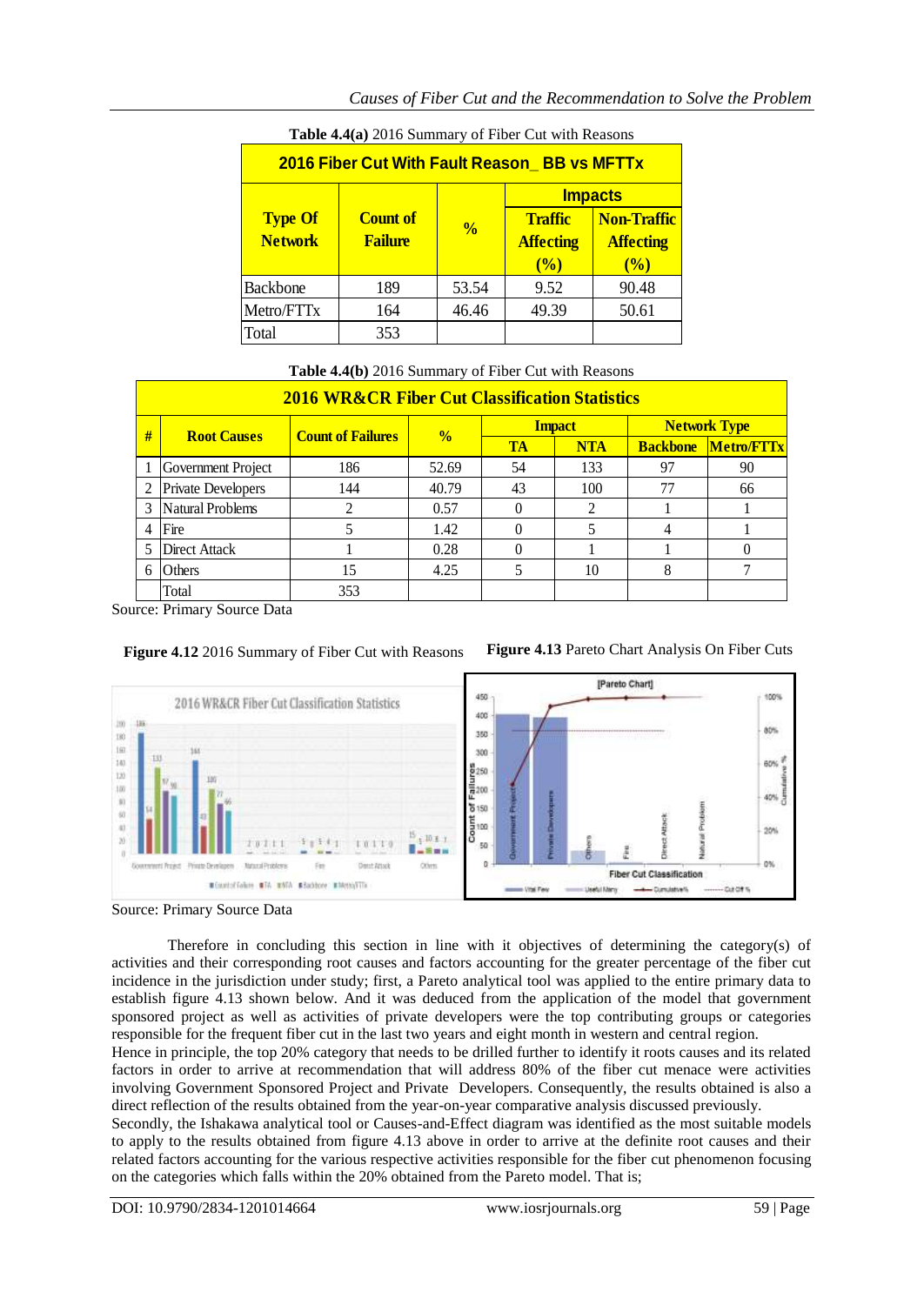## 1. Government Sponsored Project 2. Private property developers

In the final analysis, the various categories and their corresponding root causes were critically examined and evaluated to establish the under listed as the key contributing factors accounting for the fiber cut menace in the jurisdiction under study; (ie for both government sponsored project and private developers been the highest contributor to the menace);

## **Negligence of Excavation Operators**

According to the Fiber Infrastructure Planning Manager, MTN deploys its optical fiber infrastructure in accordance with all the obligatory requirement which includes provision of sub-surface marks on its ROW to alert encroacher.

As discussed previously in chapter two, industrial best practices for deploying underground optical fiber network requires that;

- The cable is deployed strictly in accordance with right-of-way (ROW) obtained from the permitting and regulatory agencies. And deviation from the approved ROW will required a pre-approval.
- The right-of-way obtained along the highway corridors is often not less than 30 meters from the center or the median of the road which must be approved by GHA. For ROW in the metropolis, DUR approves on the
- Location upon final sites inspection of the proposed route is submitted to it outlet, due to the nature of the structure configuration in the urban community.
- The depth of the trench for laying the optical fiber cable should not be less than 1.5 meters (as shown in figure 4.16).
- A caution tap must be deployed 30cm above the fiber cable, whether or not it's a direct burying technique applied or cable is buried in a sub-ducts, before final backfilling is done.
- Sub-surface markers or marker poles must be deployed on the fiber route at specified interval to enhance the optical fiber rout visibility. In spite of all these provision, some excavator operators blatantly ignore all the signage and causes damage to the underground optical network infrastructure.

## **Ignorance about the Presence of the Underground Optical Fiber Infrastructure**

It was identified in the analysis carried out that, some users or encroachers of the road reservation are totally ignorance about the presence of the underground optical fiber infrastructure within the utility corridor. Such that even when they meet the optical fiber cable during excavation they ignore its and causes damage to it. Though the survey conducted could not establish whether or not the perpetrators of fiber cuts (beside government sponsored project) do have permit or ROW to engage the road reservation. It is however certain that activities of fuel and gas filling station developer's as well as private property developers and others are the worst culprits. Considering the trend and the frequency of occurring, the paper is inclined to believe that most of these perpetrators don't have the requisite permit to engage the utility corridor as they do, whiles working on their sites. Secondly, the paper has less doubt that perpetrators of fiber cut has full knowledge of the presence of the optical fiber cable within the road reservation just as they do for water and electricity.

According to the Senior Manager for Network Field Operations most of these recorded incidences are reported to the permitting and regulatory agencies for redress but most often either little or no action is taken against the perpetrators.

## **Lack of Coordination between the Permitting and Regulating Agencies**

According to the Senior Manager for Network Field Operation, lack of effective coordination between the permitting and regulatory agencies such as Ghana Highway Authority (GHA), Department of Urban Roads (DUR), Regional Coordinating Council (RCC) and Metropolitan, Municipal and District Assembly (MMDA) in respect of permit issuance and project coordination along the rural and urban roads also contributes to fiber cut challenges been experienced by the telecom industry in Ghana. These bodies mandated by law to issues permit or ROW and regulate the activities of the contractors, organization, institution etc who engage the road reservation, often conduct their operations in silos which generate conflicting data on the field of execution.

He is of the opinion that the current system and process adopted by these individual bodies needs to be streamlined in order to improve on the processes for procuring ROW and also eliminated the chance of duplication of ROW or conflicting data.

## *Ineffective Monitoring and Control of the Road Reservations*

Research has proven that modern technologies such as Ground Penetration Radar (GPR) are used to locate, truck, control and monitor underground utility services in the road reservation to minimize or eliminated the chances of causing damage to existing underground infrastructure such as the optical fiber cable network during project execution. According to Goyal, et al (2014), in the last decade GPR has proved its ability to act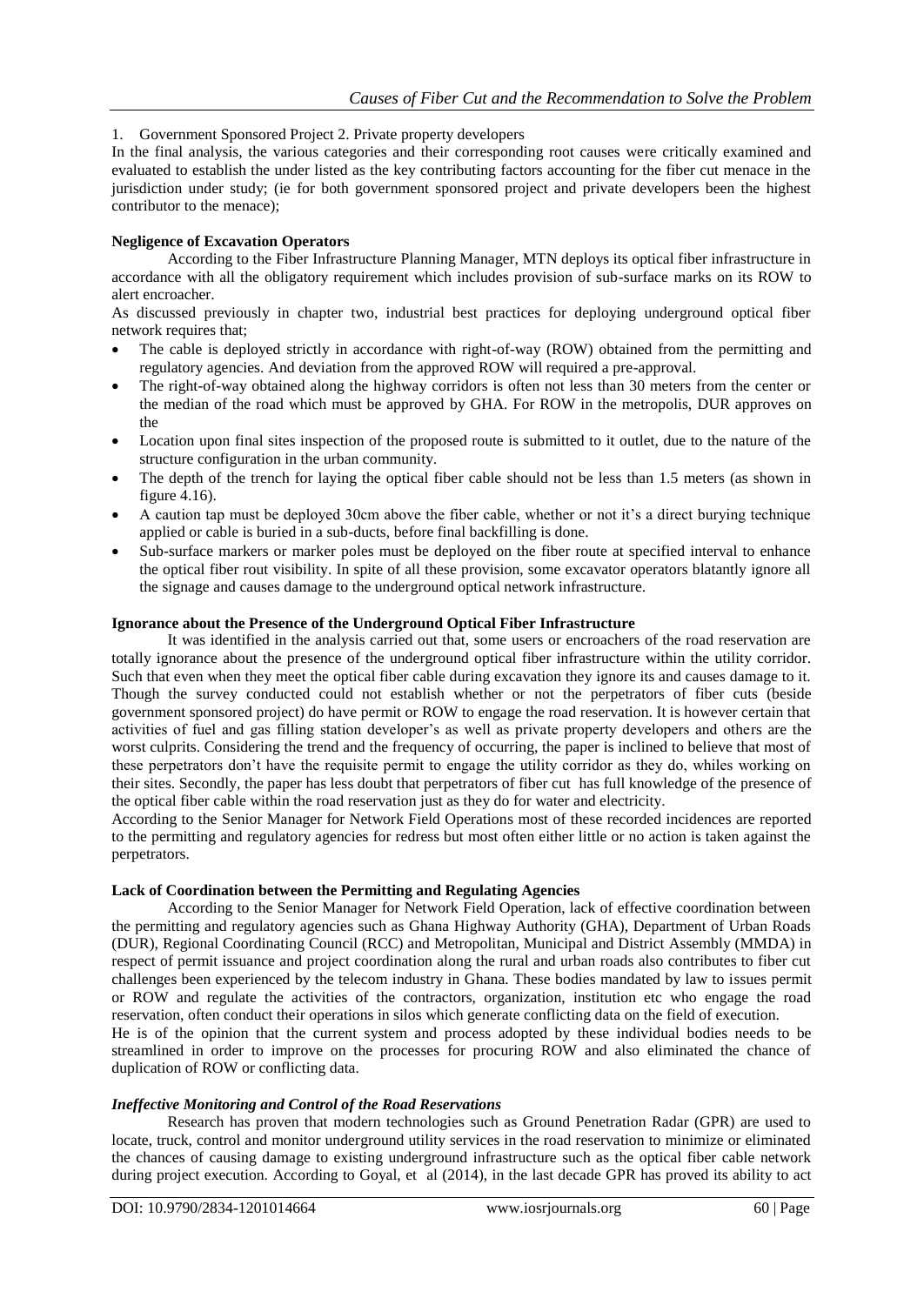as a powerful geophysical tool for subsurface investigations. In a related article by Nissen et al, it was cited that the technology has been accepted by many developed countries such the United States (US) and Europe as the most efficient and cost effective way of locating and identifying underground cables. Quite unfortunately, in Ghana such technology is not incorporated in the ROW acquisition process to ensure that existing underground infrastructures within the road reservation are protected during project execution. Consequently, the traditional ROW acquisition processes also contribute the root the causes of the fiber cut menace.

## *Lack of Adequate and Visible Sub-Surface Indicators or Markers*

Sub-surface infrastructures indictors or markers, which sometime are referred to as marker poles, are often deployed on the fiber route (in accordance with best practice) to enhance visibility of the location of the sub-surface infrastructure within the road reservations (including optical fiber cable) for easy of identification and also to protect them from been damaged. However, in the study conducted, it was revealed that though the company (MTN) deploys market poles (as show in figure 4.15 below) on it optical fiber route, they are often been damaged or stolen by unidentified persons. For that reason even when prior notification are provided for impending project involving excavation work it become difficult to locate the cable position and eventually lead to damaging the cable in the process.

## *Variation in the obtained ROW and As-built drawings*

Other factors that significantly accounts for the fiber cut menace is/are the variation in the acquired ROW and the implemented ROW (otherwise called the as –built). In some cases, due to on the ground challenges uncounted during execution, deviation from originally acquired ROW are implemented in order to deploy the cable on the "line of less resistance" with the intent to update the original acquired ROW with relevant permitting agencies. But unfortunately, these variation are not well documented in order to inform future acquisition, hence resulting duplication or conflicting of ROW.

# **IX. Conclusion**

On the bases of the primary source data reviewed relative to the jurisdiction under study and further subjecting it thorough analysis and interpretation, it was conclusive that activities of government sponsored projects and private developers were largely responsible for the fiber cut menace experienced in Western and Central Region. It was also established that direct attack (in the form of vandalism and sabotage), fire incidences and natural disaster among others were also responsible for quite significant percentage of the fiber cut incidences which in effect impacts on the organization revenue generation ability negatively, increases its operational expenditure exponentially as well as dwindling its commercial fortunes in strategic market places within the strategic business unit.

# **X. Recommendation**

On the bases of the finding and results obtained it is recommended that key actors of the industry actively collaborate with stakeholder to collectively work together to drive awareness and sensitization on the importance of this national asset and it implication when there are damages.

In that regards, the detailed recommendation has been consolidated into two major categories to be discussed, namely; the short to medium recommendation and medium to long term recommendation.

#### *4) Short to Medium Term Recommendation* **Education Campaign**

The NCA as a regulator of the industry, with full understanding of the implication of the fiber cut incidences, must champion an educational campaign aimed at the following under listed organizations who either have a stake in the management of the utility corridors

or is/are equally users of the road reservation or an encroacher on the facility.

- 1. Association of Road Contractors
- 2. Association of Fuel and Gas Station Operators
- 3. Ghana Highway Authority
- 4. Department of Urban Road
- 5. Association of Small Scale Miners
- 6. The Regional Police Command
- 7. The Regional Coordinating Council

The objective of the campaign is to solicit the support of these key stakeholders in assisting to protect the existing or already deployed fiber infrastructure. This can be done through either a formal or informal engagement such as community forum, workshops, courtesy calls etc.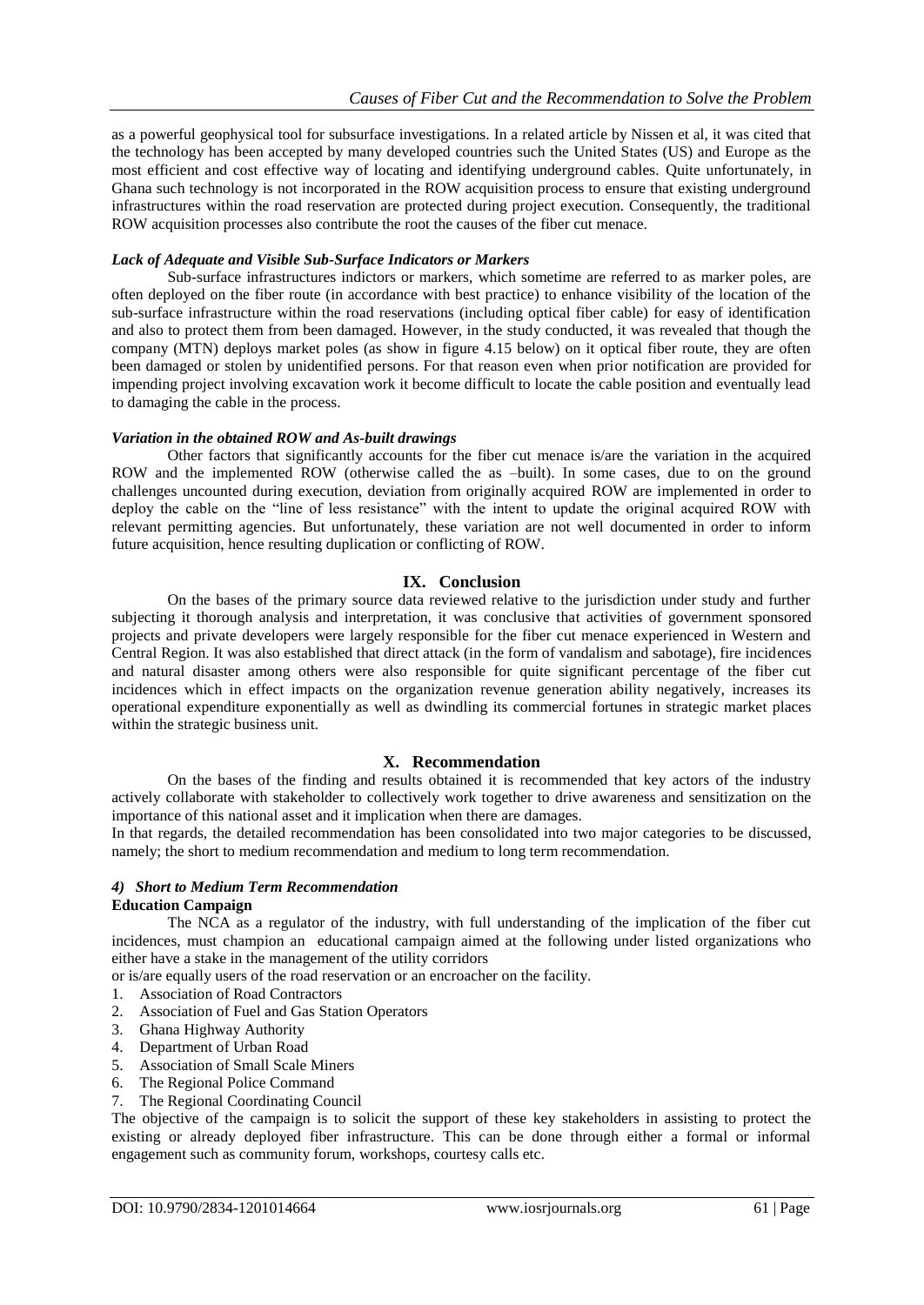## **Formal or Informal Training**

It is also important that the human resource (such as excavator operators and laborers) which are used to engage the utility corridor or the road reservation on various projects are equipped with requisite knowledge on how to work effectively along or within the road reservation without damaging any existing infrastructures. From the analysis done, often, damage caused to sub-surface infrastructure including fiber cables has been as a result of the actions or inactions of these resources engaged for the execution of various projects.

## **Enforcement of the Law**

The Electronic Communications Act 2008, Section 77 in the constitution of the Republic of Ghana states "A person who recklessly, maliciously or negligently damages, removes or destroys a facility, used in connection with the operation or provision of electronic communications network or service, commits an offence, and is liable on summary conviction to a fine of not more than three thousand penalty units or to a term of imprisonment of not more than five years or both".

From the analysis carried out, it was identified that some of the perpetrators of the act of cutting the fiber cable does so with the full knowledge of the presence of the cables. Some even blatantly ignores sub-surface inscription with clear descriptions and indications of the owners of the infrastructure and goes ahead to damage the fiber cable(s). In such circumstances, the support of the law enforcement agencies and the judiciary will be required to investigate and sanction the appropriate punishment to the culprit(s) to serve as deterrent to others.

## **Enhanced Maintenance Culture of the Road Reservation**

As part of the short to medium term measures to curb the fiber cut menace in the jurisdiction under study, it is recommended that the maintenance culture of all individual stakeholders including Telecom companies who own right-of-ways in the road reservation or utility corridor are consolidated and executed by the permitting and regulatory bodies mandated by law. Thereby enhancing the visibility of the entire road reservation by weeding along the facility regularly and clearly indicating the boundaries of the reservation along some strategic routes in Ghana at a reasonable fee in addition to the fee charged for the permit. Additionally, the telcos will then also need to enhance the visibility of their right-of-way by deploying more maker poles along the fiber route within the road reservation. And by this approach, encroachers would be left with no option than to call the respective infrastructure owners before they commence any digging.

## **Medium to Long Term**

Beyond the short to medium term recommendations targeted at minimizing the frequency of the fiber cut incidences, a long term strategic approach is required to further reduce the frequency of the cut to the bearers minimum if not totally eliminated. It is in that regard that the following long term recommendation are made to guide future deployment;

## **The Use of Real Time Information Management System or Technology.**

A real time information management system or technology is a computer based system that interfaces with other applications and functions to generate a rapid responds to communications by immediately updating the respective master files and/or generating a response in a time frame fast enough to keep an operation moving at its required speed. According to Himanshu et al n.d, the adaptation of real time information systems with an organizations existing operational models, enhance visibility and create inter-organizational processes that links and facilitate the delivery of seamless information across the various functions of an organization. It also enable organizations make adequate demand planning using advance tools and techniques to predict future demand. Hence, state agencies mandated by law to regulate the issuance and utilization of the road reservation such as the Ghana Highway Authority and Department of Urban Road, must leverage on the advent of this technology to streamline their operations process as well as consolidate and synchronize their data base in relation to rightof-way acquisition to enhance its operational efficiency.

# **Develop an Enhanced Flow Chart Process for Acquiring Right-of-Way**

The need to review, develop and implement an enhanced flow chart process to guide and inform the processes leading to the acquisition of right-of-way within the road reservation, to make it compelling enough for organizations and persons who acquire or wishes to acquire right-of-way to provide credible postimplementation feedback with clear indication of whether or not any variations were implemented during execution. By so doing the agency(s) can develop a credible data base or records to inform future acquisition. Secondly, the enhanced flow chart process should be able to trigger a notification in the form of an email or sms to all the users of the utility corridor on an impending project be it road, railway, fuel or gas station developer which may encroach on their right-of-way. In that sense, owners of the infrastructure could take the necessary proactive measure to protect their optical cable in the scope of the project be it private or government.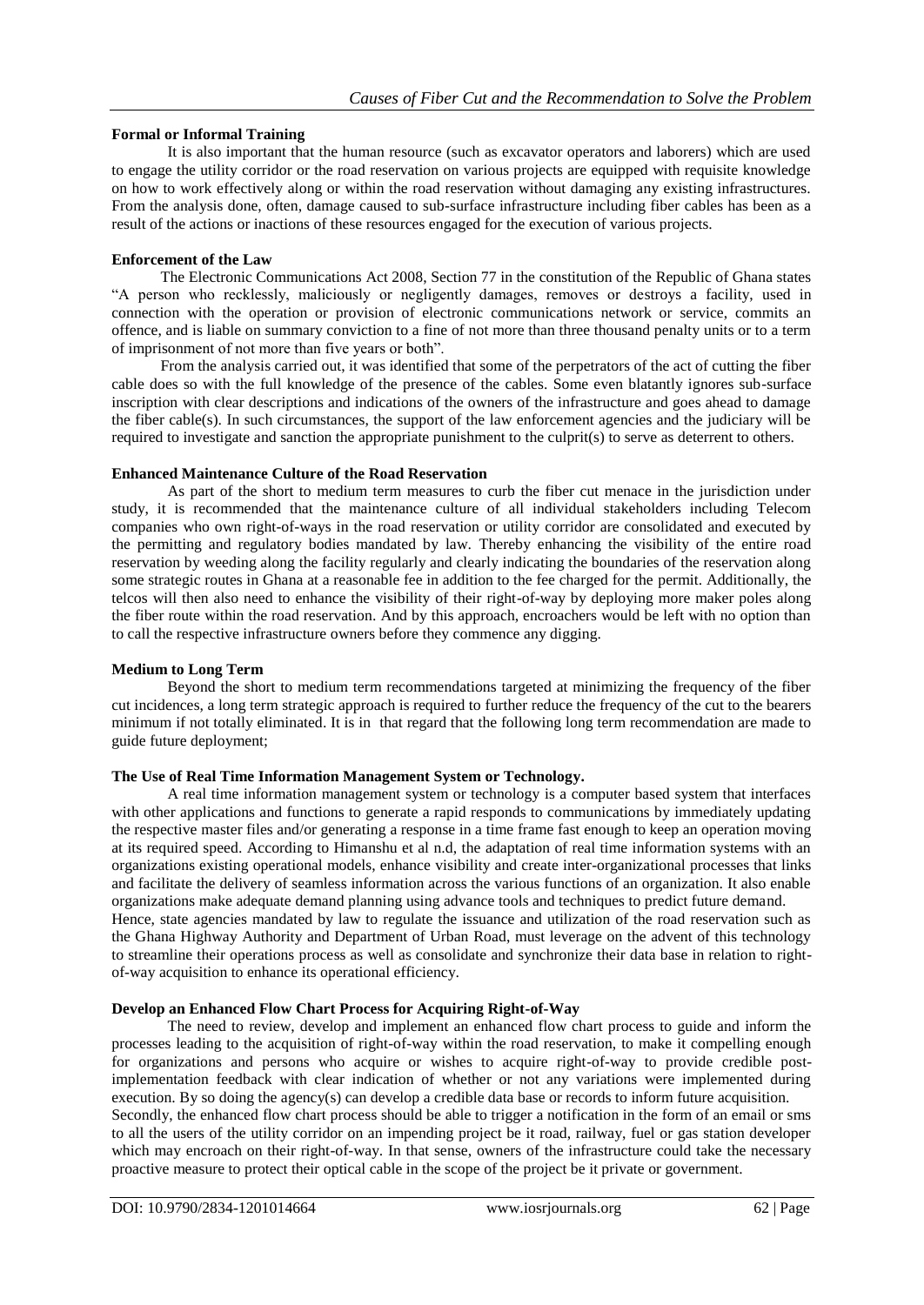Moreover, the process should also compel the contractor whom the said contract has been awarded to, to provide feedback to the custodians of the project in the form of certificate of engagement endorsed by all the user of the utility corridor including the telecom companies before mobilization funds are issues.

#### *Build of Mandatory Right-of-Way for Optical Fiber Infrastructure*

As it was established earlier, the majority of the network outages attributed to fiber cut incidences are as a results of government sponsored project, which in effect compromising on the network quality of service for which the regulator (ie NCA) acting on behalf of the government of Ghana penalize operators who fail to pass the monthly mandatory key performance indicators (KPI) target month-on-month. It is therefore appropriate for the government of Ghana to acquire and develop some sections of the road corridor across the country as mandatory right-of-way in accordance to industrial standards for the deployment of optical fiber cable across the country. This can be effectively be incorporated or integrated into the government's annual road network expansion and development programs. And subsequently lease them to optical fiber network infrastructure developer at a fee. As suggested by Gyaase and Takyi, (2014) that government investment in these passive infrastructure and make them more efficient because governments have access to majority of the rights-of-way, and lease them to the communication companies. Williams (2010) also share the same thought that investing into restructuring and redesigning and making the rights-of-way readily available to network developers at low cost should be the way forward in addressing most of the issues accountable for the frequent fiber cut.

#### *Enhancing the fiber cable coating*

Usually, manufacture of optical fiber cable protect the fiber strand or the core with a plastic coasting made of polymers which are brittle and breaks beyond its elastic limit when slitters force is applied on it. It's therefor important to explore the use of kurvler as a substitute for fiber cable outer protection coating. Kurvler is known to be ductile and can withstand high tensile stress. With this property as the fiber cable coasting, it will be difficult to break or cut. Hence, such can be used for aerial solution to combat against vandalism and sabotage. In the light of the above recommendations, this paper carries the strongest conviction that once the recommendations are implemented moving forward, the incidences of fiber cut will reduce drastically in the interest of all.

#### **References**

- [1]. Dhliwayo. J, (2012), "Ready to re-build backhaul?", Southern African Wireless Communications, [online] available on http://www.corning.com/media/world wide/coc/documents/Fiber/Resource% 20 Center%20-%20LongHaul/SAWC http://www.corning.com/media/world [RebuildBackhual \\_July Aug 2012 .pdf,](http://www.corning.com/media/world%20wide/coc/documents/Fiber/Resource%25%2020%20Center%20-%20LongHaul/SAWC_%20RebuildBackhual%20_July%20Aug%202012%20.pdf) Accessed on 12<sup>th</sup> July 2016.
- [2]. Banigbe, O., (2014), "Tigo deploys overhead fibre in Ghana", Biztechafrica.com, [online] available on http://www. biztechafrica.com/article/tigo-deploys-overhead-fibre-ghana /9218/# .V4bMRPmLTIU, Accessed on 13<sup>th</sup> July 2016.
- [3]. ADAMS, L., (2009), "OVERVIEW OF FIBRE INFRASTRUCTURE OPPORTUNITIES IN THE UBUNTUNET REGION", INTERNATIONAL DEVELOPMENT RESEARCH CENTRE, CANADA, [ONLINE] AVAILABLE ON HTTPS://IDL-BNC. IDRC. CA/DSPACE/BITSTREAM/10625/40489/1/128889.PDF, ACCESSED ON 6 TH AUGUST 2016.
- [4]. Afzal, I. M., n.d., Effect of Fiber Cut in Pakistan, Telenor Pakistan (Pvt) Ltd, http:// www.sanog.org/resources/sanog6/idrees-pkfibercut.pdf, Accessed on 13<sup>th</sup> July 2016
- [5]. Allwood, M. C., (2011), "The distinction between qualitative and quantitative research methods is problematic", [online] available o[n http://users.polisci.wisc.edu/ schatz berg /ps816 /Allwood 2012.pdf,](http://users.polisci.wisc.edu/%20schatz%20berg%20/ps816%20/Allwood%202012.pdf) Accessed on 21<sup>st</sup> August 2016.
- [6]. Held, G., (1999), "Understanding Data Communications", 6<sup>th</sup> Edition, Published by New Riders Publishing, [online] available on [http://technet.microsoft.com/en-us/library/ bb7 26936.aspx,](http://technet.microsoft.com/en-us/library/%20bb7%2026936.aspx) Accessed on 24<sup>th</sup> June 2016.
- [7]. Domfeh, A. K., (2012), "MTN Ghana decries impact of fibre cuts on operations", [online] available on [http://business.myjoyonline.com/pages/news/201204/84133.php,](http://business.myjoyonline.com/pages/news/201204/84133.php) Accessed on 24<sup>th</sup> June 2016.
- [8]. Ezeh, G. N. and Ibe, G. O., (2013), "Efficiency of Optical Fiber Communication for Dissemination of Information within the Power System Network, Journal of Computer Engineering, Vol. 12, Issue 3, PP 68-75, [online] available on http:// www.iosrjournals .org/iosr-jce/papers/Vol12-issue3/K01236875 .pdf ?id =2066, Accessed on  $4<sup>th</sup>$  August 2016.
- [9]. Ezeh, N. G., et al., (2013), "Severity Index Analysis of The Problems of Optical Fiber Communication in Nigeria: A Case Study Of South Eastern Nigeria", Federal University of Technology, Owerri Nigeria, Vol. 4 No. 1, [online] available on http://www.savap.org.pk /journals/ARInt./Vol.4(1)/2013(4.1-46).pdf, Accessed on 28<sup>th</sup> July 2016.
- [10]. Massa, N., (2008), "Fiber Optic Telecommunication", Springfield Technical Community College Springfield, Massachusetts, [online] available o[n https://spie.org/ Documents/Publications/00%20STEP %20Module%2008.pdf,](https://spie.org/%20Documents/Publications/00%20STEP%20%20Module%2008.pdf) Accessed on 23rd July 2016
- [11]. Marcuse, D., (2012), "Principe of Optical Fiber Measurement", Academic Press, New York, [online] available on [https://books.google.com.gh/books?hl=en&lr= &id=aOkke ZTOQW gC&o i=fnd&pg=PP1&dq=explain+optical+fiber+](https://books.google.com.gh/books?hl=en&lr=%20&id=aOkke%20ZTOQW%20gC&o%20i=fnd&pg=PP1&dq=explain+optical+fiber+%20damage&ots%20=5D7k%20i58G%20ue&sig=fSf8RMR6ayb1WUXQg%20FzbRJ11Gv4&redir_%20esc=y#v=onepage&q&f=false)  [damage&ots =5D7k i58G ue&sig=fSf8RMR6ayb1WUXQg FzbRJ11Gv4&redir\\_ esc=y#v=onepage&q&f=false,](https://books.google.com.gh/books?hl=en&lr=%20&id=aOkke%20ZTOQW%20gC&o%20i=fnd&pg=PP1&dq=explain+optical+fiber+%20damage&ots%20=5D7k%20i58G%20ue&sig=fSf8RMR6ayb1WUXQg%20FzbRJ11Gv4&redir_%20esc=y#v=onepage&q&f=false) Accessed on 9th August 2016.
- [12]. Crawford, D., (1993), "Fiber Optics Cable Dig-Up: Causes and Cure", MCI Telecommunication Corporation, [online] Available on https://transition .fcc.gov/nric/nric-1/abody.pdf, Accessed on 15<sup>th</sup> July 2016.
- [13]. Johnson, M., (2009), "Optical fibres, cables and systems", ITU Telecommunication Standardization Sector, [online] available on [https://www.itu.int/dms\\_pub/itu-t/opb/hdb/T-HDB-OUT.10-2009-1-PDF-E.pdf,](https://www.itu.int/dms_pub/itu-t/opb/hdb/T-HDB-OUT.10-2009-1-PDF-E.pdf) Accessed on 17<sup>th</sup> July 2016.
- [14]. Anon, (2002), "Installation Guide For Optical Fibre Cable", [online] available on [http://www.nexans.fr/](http://www.nexans.fr/%20France/group/doc/fr_FR/INSTALLATION%20_GUIDE%20_Rev.1.0.pdf)  [France/group/doc/fr\\_FR/INSTALLATION \\_GUIDE \\_Rev.1.0.pdf,](http://www.nexans.fr/%20France/group/doc/fr_FR/INSTALLATION%20_GUIDE%20_Rev.1.0.pdf) Accessed on  $17<sup>th</sup>$  July 2017.